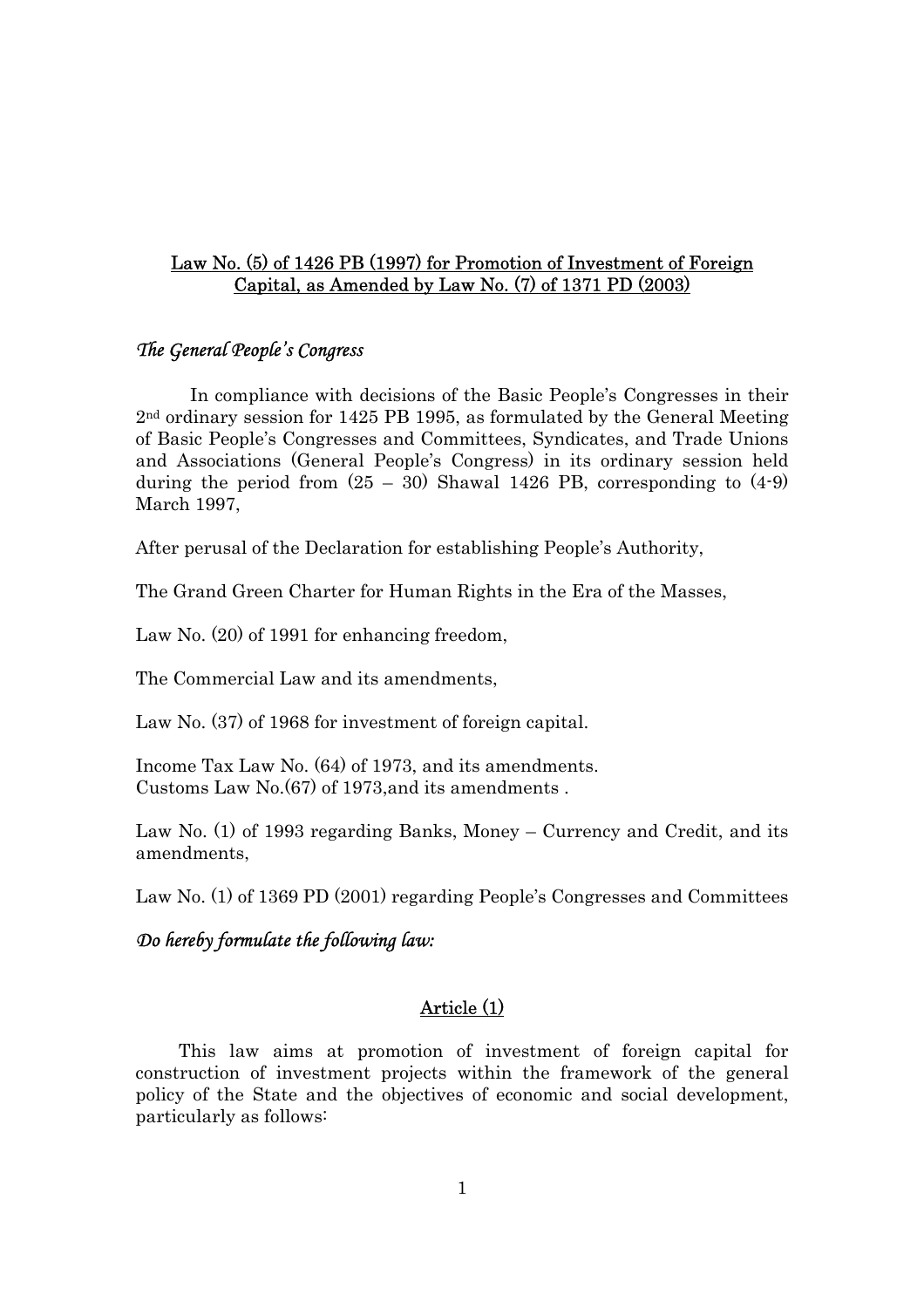- ¾ Transfer of modern technology
- ¾ To build up Libyan technical cadres
- ¾ Diversification of income sources
- ¾ Contribution to development of national products to assist in entry thereof into the international markets
- ¾ To achieve regional development

# Article (2)

This law shall be applicable to investment of foreign capital owned by Libyan Arab citizens and nationals of Arab and Foreign States in investment projects.

The national capital may participate with the foreign capital in investment. The executive regulation for this law shall specify the basics and rules for such participation (1)

# Article (3)

In applying this law, the following works and phrases shall have corresponding meanings, unless the context indicates otherwise:

- 1- Great Jamahiriya: Great Socialist People's Libyan Arab Jamahiriya.
- 2- The Law : Law for promotion of investment of foreign capital.
- 3- The Secretary: The Secretary of the General People's Committee for Economy and Trade .
- 4- The Board : Libyan Foreign Investment Board .
- 5- Executive Regulations :The Regulations issued in implementation of the provisions of this Law.
- 6- Foreign Capital: Total financial value entered into the Great Jamahiriya in whether owned by Libyans or foreigners for performing investment activities .

<sup>(1)</sup> Amended by Law No. (7) of 1371 PD (2003)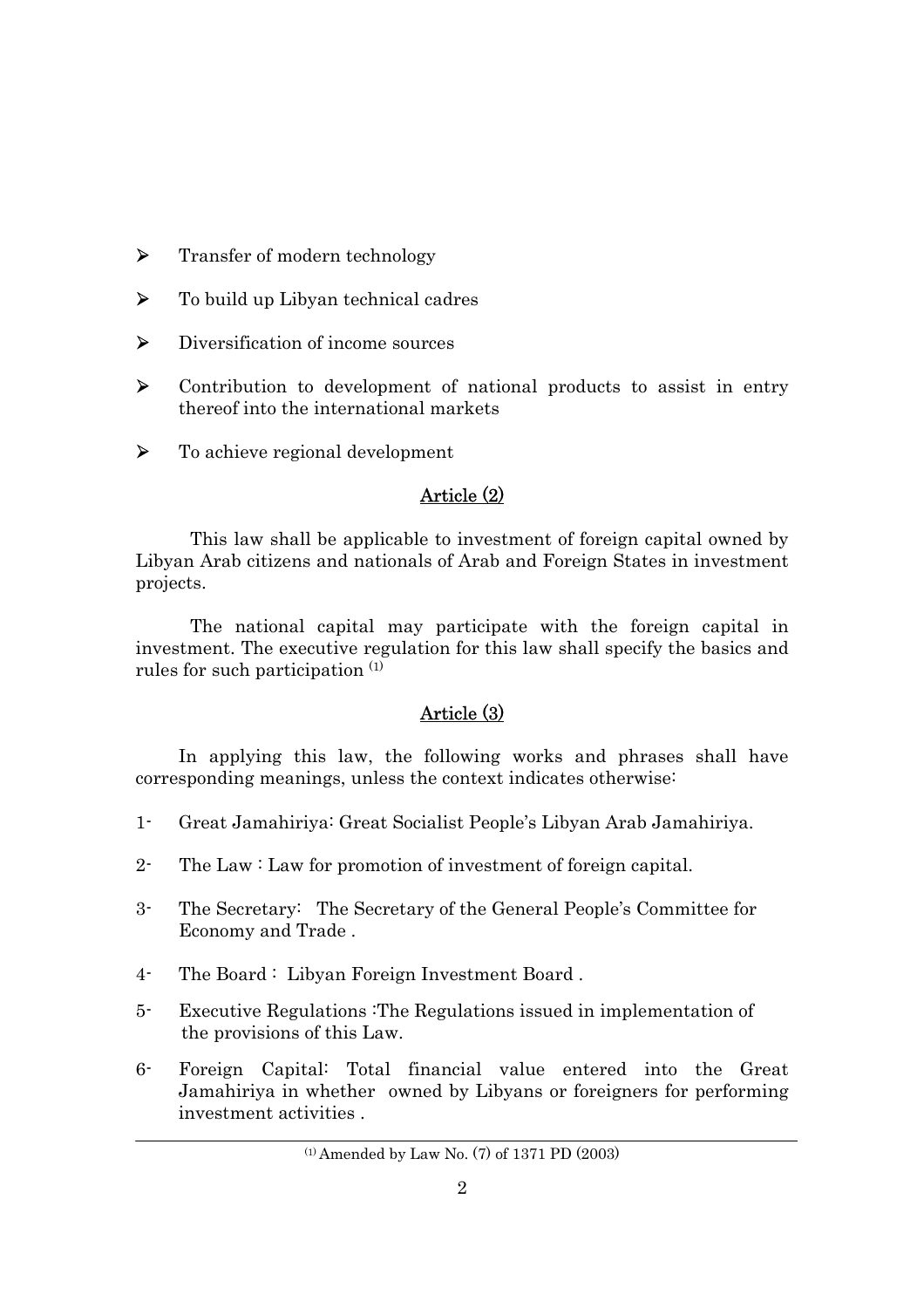- 7- National Capital: Amount in cash or kind assessed by local currency, as involved in formation of the investment project capital, can owned by Libyan citizens or corporate bodies whose capital is fully owned by Libyans  $(1)$ .
- 8- Investment Project: Any economic establishment based on the Law, whose work results in production of commodity for final or intermediary consumption or investment commodities or for export or providing service or any other establishment approved by the Secretariat of General People's Committee.
- 9- The Investor: Any national or foreign natural or juridical person investing under the provisions of this law .

# Article (4)

This law shall regulates the investment of foreign capital brought into the Jamahiriya in any of the following forms:

- ¾ Convertible foreign currencies or substitutes thereof in coming by official Banking methods.
- ¾ Machinery, equipment, devices, spare parts, and raw materials necessary for the investment project.
- ¾ Transport means unavailable locally.
- ¾ Intangible rights, such as patents ,invention , licenses, trade marks and commercial names necessary for construction or operation of the investment project.
- ¾ The part reinvested from the project profits and revenues.

The executive regulation shall organize the manner of evaluating the shares in kind, involved in formation of the capital to be invested in the Jamahiriya.

<sup>(1)</sup> Amended by Law No. (7) of 1371 PD (2003)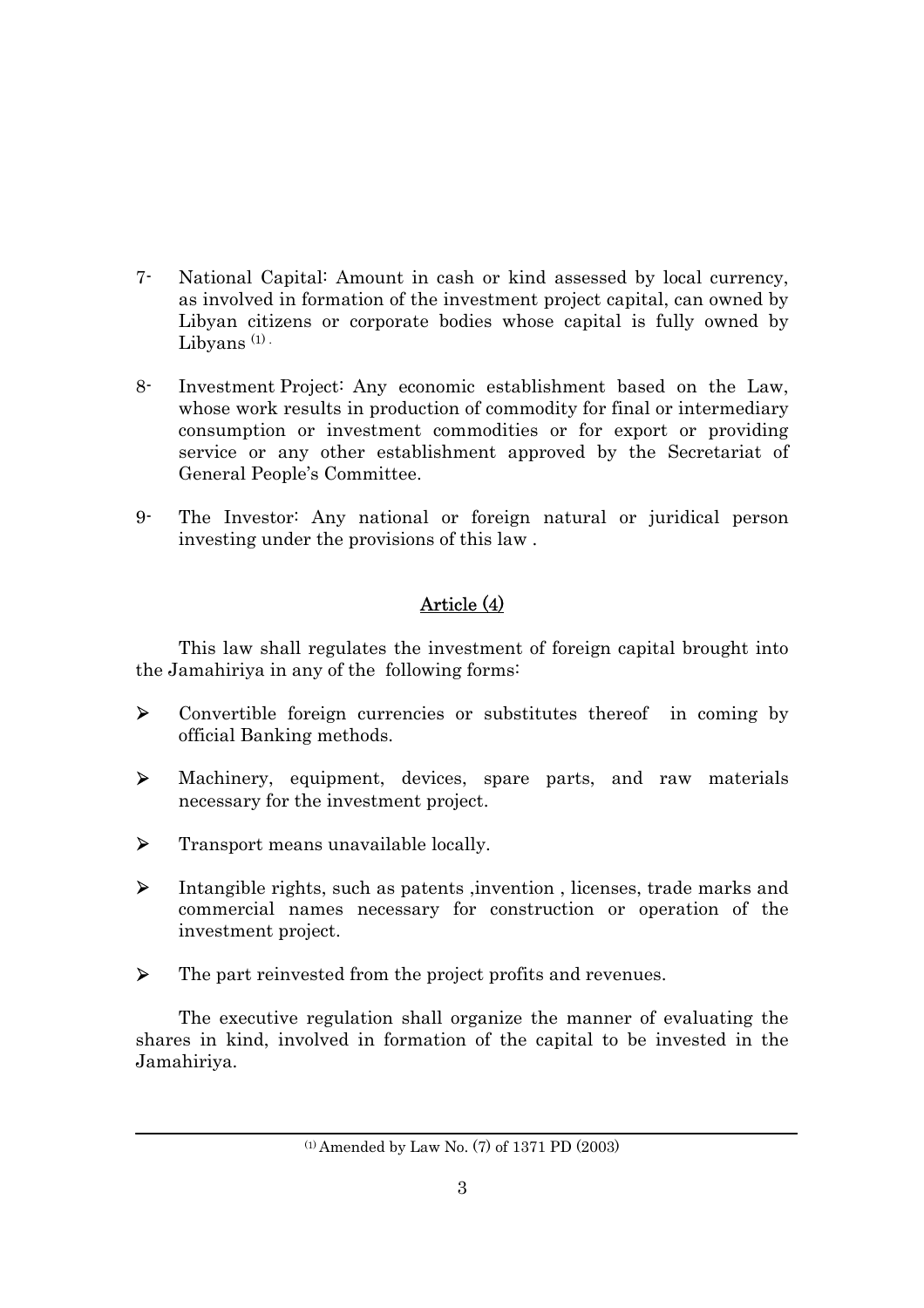# Article (5)

There shall be established an authority to be called (The Libyan Foreign Investment Board) as an independent autonomous / corporate body, to be attached to General People's Committee for Economy and Trade. It shall be established by decision of General People's Committee upon submission of the Secretary, specifying its legal domicile, and Secretary and members of its Management Committee. The Executive Regulations shall organize the manner of holding the meetings of the Board and the Administrative procedures necessary for establishing of the project.

# Article (6)

The Board shall encourage investment of foreign capital and promote investment projects by the various means, and shall particularly deal with the following:

- 1- To study and propose the plans for organising foreign investment and supervision of foreign investments in the country.
- 2- To receive the applications for investment of foreign capital and specifying their fulfillment of the legal conditions and economic feasibility study for the investment project and submit its recommendations to the Secretary.
- 3- To collect and publish information and prepare economic studies related to the possibilities of investment in the projects which would contribute to the economic development in the country.
- 4- To take the necessary measures for attracting foreign capital and promotion of investment opportunities by various means.
- 5- To recommend for exemption, facilities or other privileges for important projects for development of the national economy or recommend for renewal of exemptions and privileges mentioned in this law for another period and to submit its recommendations to the competent authority.
- 6- To consider the complaints / appeals or disputes presented thereto by the investors as a result of applying the provisions of this law without prejudice to the right of the investor to complain / appeal or litigation.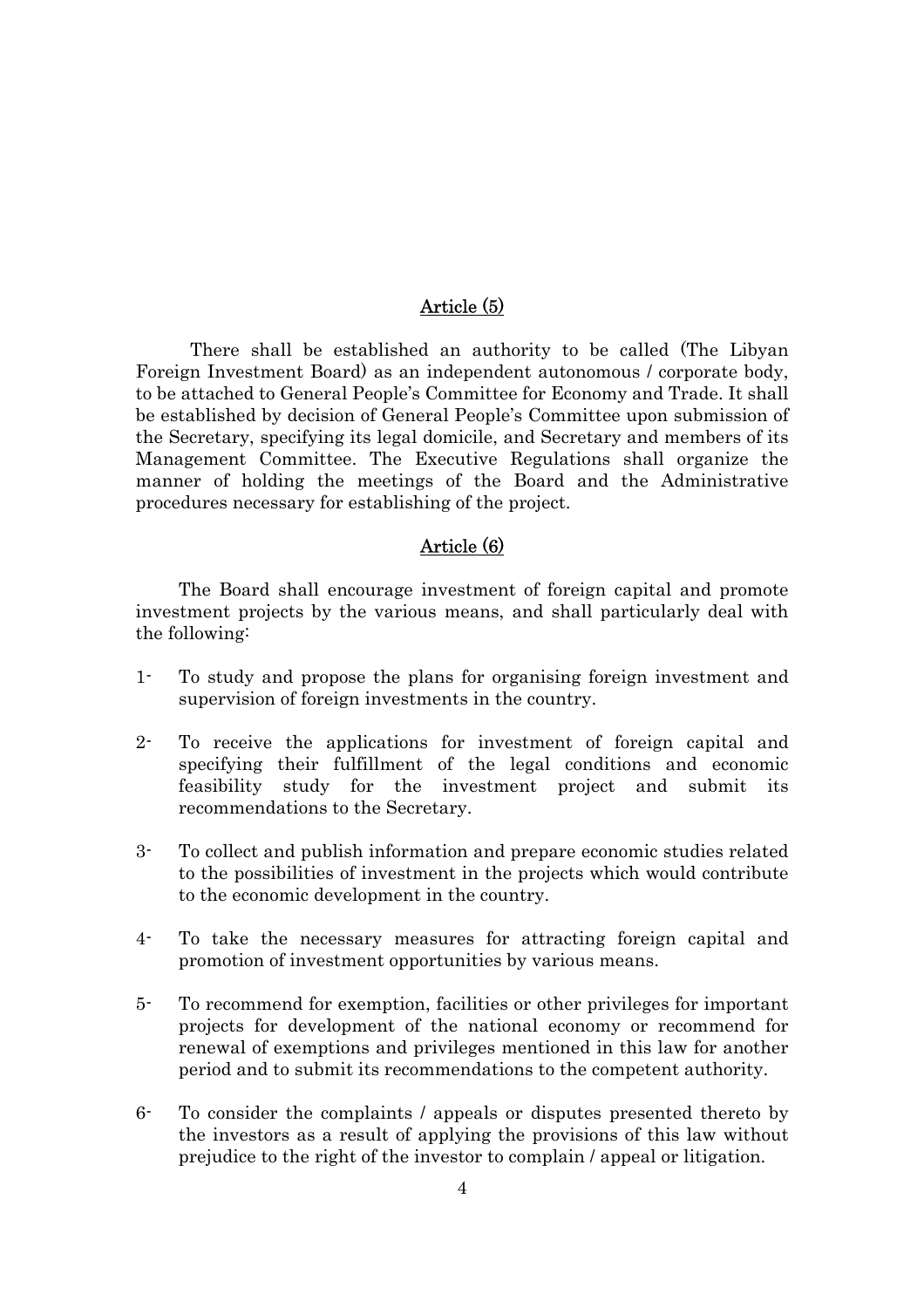- 7- To study investment legislations and revise them from time to time, and to submit its proposals for development thereof to the competent body.
- 8- Any other functions entrusted thereto by General People's Committee.

# Article (7)

The project is required to achieve all or part of the following:

- ¾ To produce commodities for export or contribute to increasing exports thereof or resulting in ending imports of commodities wholly or partly.
- ¾ To provide opportunities for employment of Libyan manpower and to train them for gaining technical skills and experiences. The executive regulation shall specify the terms and conditions for employment of national manpower.
- ¾ To use modern technology or trade mark or technical experience.
- ¾ To provide service for the national economy or contribute to improvement or development thereof.
- ¾ To lead to strengthening the ties and integration between existent economic activities and projects or reduction of production costs or contribute to providing materials and operation necessities thereof.
- $\triangleright$  To utilize or assist in utilising local raw materials.
- ¾ To contribute to development of remote economically underdeveloped areas.

# Article (8)

Investment shall be allowed in the following fields:

- $\blacktriangleright$  Industry
- 
- → Health<br>
→ Tourism<br>
→ Service<br>
→ Agricul<br>
→ Any oth **Tourism**
- **Services**
- **Agriculture**
- ¾ Any other field specified by a decision of the General People's Committee upon submission of the Secretary.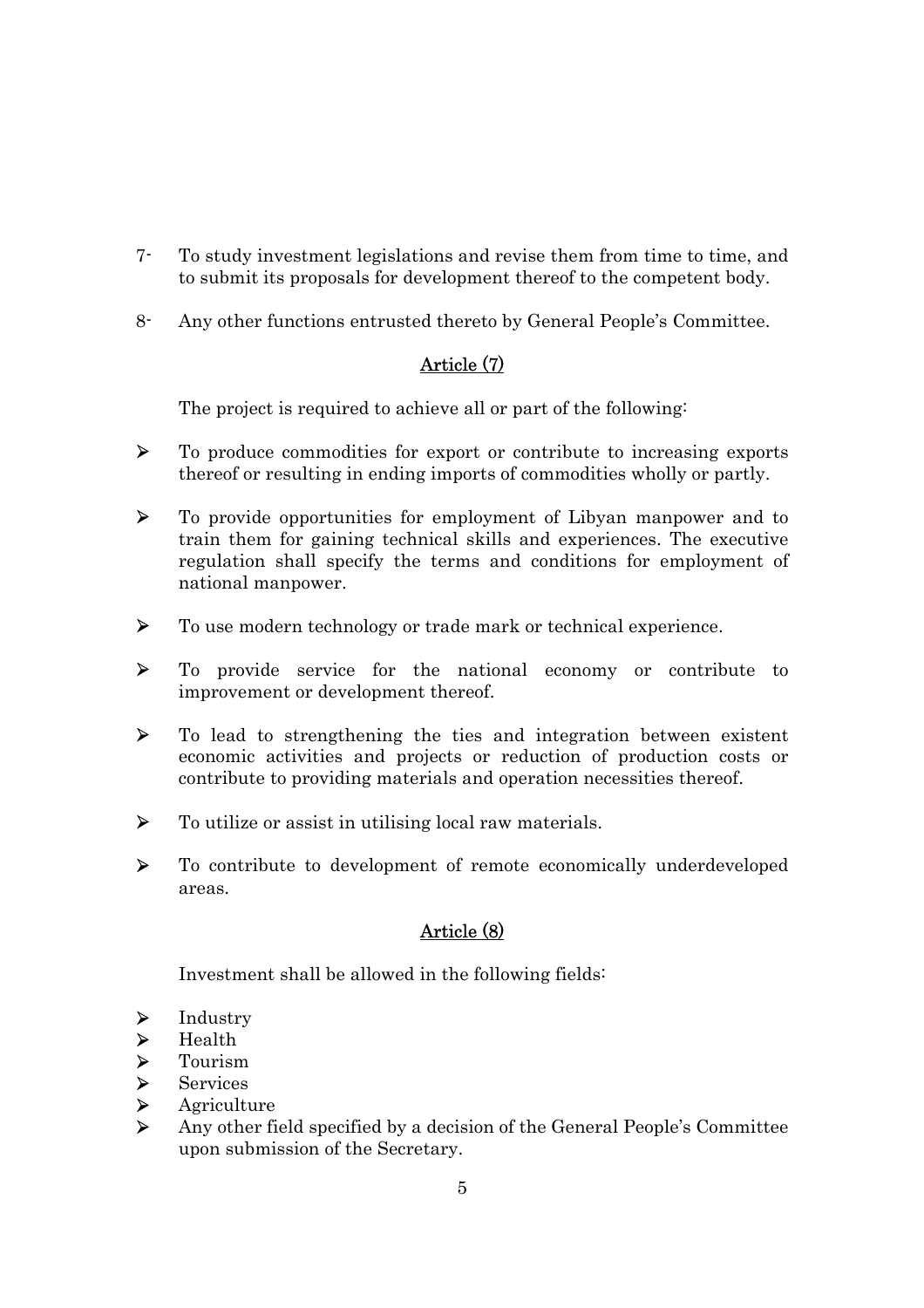# Article (9)

Licensees for investment of foreign capital shall be granted by the Board after issue of the decision for approval of the investment by the Secretary.

### Article (10)

The projects established within the framework of this Law shall enjoy the following privileges:

- a) Exemption of Machinery, Equipment and tools necessary for executing the project from all customs duties and taxes and taxes of similar effect.
- b) Exemption of Equipment, Spare Parts and Raw Materials necessary for operation of the project from all customs duties and taxs imposed on import and other taxes of the same impact for a period of five years.
- c) Exemption of the project from income tax on its activity for a period of five years as from the date of starting production or work as per nature of the project. This period may be extended to an additional period of three years by decision of General People's Committee upon submission of the Secretary. The profits resulting from the project activity shall also enjoy such exemptions if reinvested.
- d) Exemption of goods orientated to export from production tax as well as from tax and fees imposed on export when exported.
- e) Exemption of the project from stamp duty tax imposed on Commercial documents and documents used thereby.

Exemptions mentioned in paras (a, b, d) hereof shall not include the fees imposed against services such as port, storage and handling fees.

### Article (11)

Machinery, equipment, tools, spare parts and raw materials imported for the purposes of the project shall not be disposed of by sale or abandonment unless by approval of the Board after payment of the Customs duties and taxes imposed on import thereof. It is not allowed to use them for other than the purpose for which the license was granted.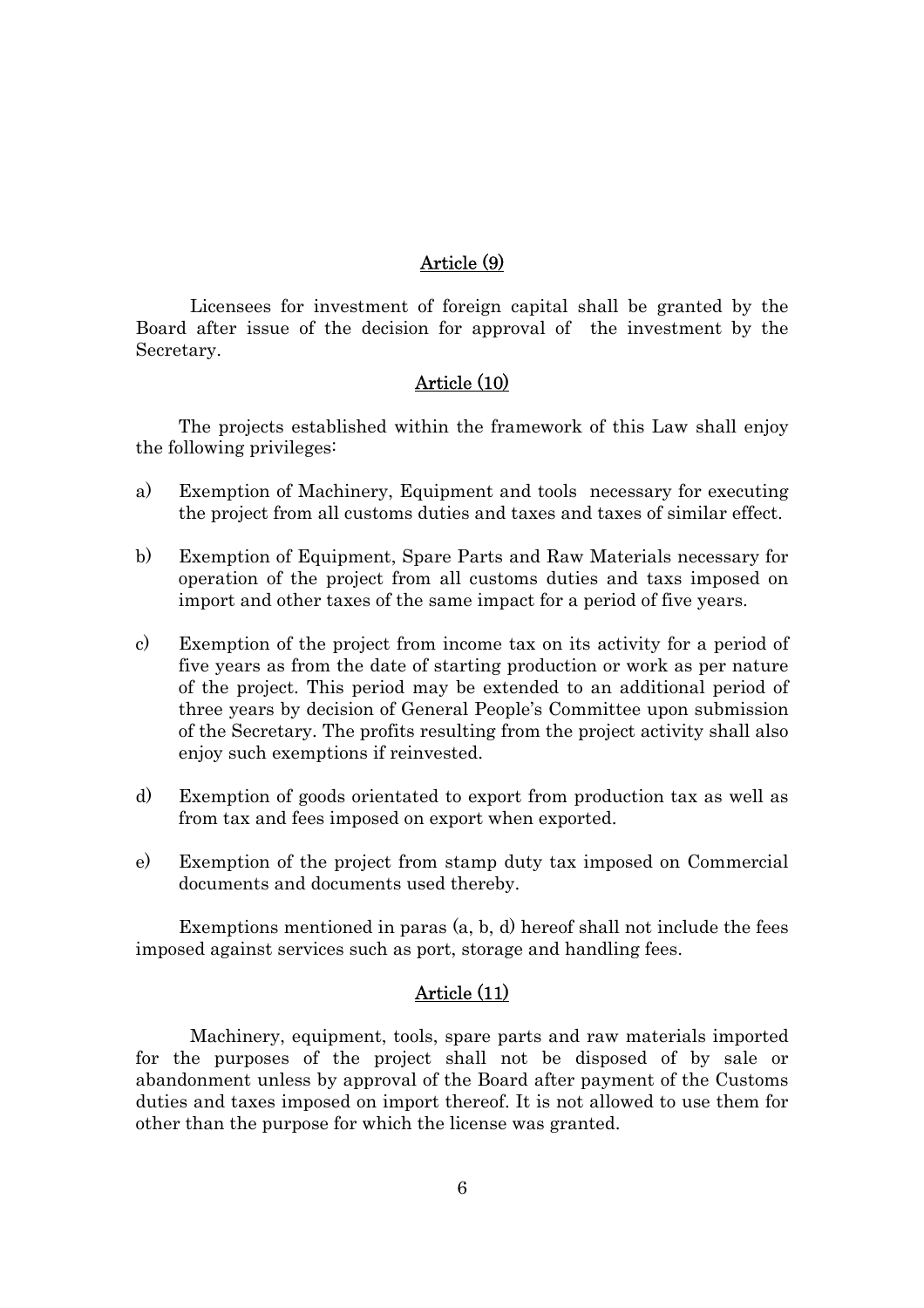# Article (12)

- a) The investor has the right to re-export his invested capital in the following cases:
	- $\triangleright$  Expiry of the project period.
	- $\blacktriangleright$  Liquidation of the project.
	- $\triangleright$  Sale of the project wholly or partly.
	- $\blacktriangleright$  Elapse of a period not less than (5) five years from the date of issue of permits for investment.
- b) Retransfer of foreign capital to abroad in the same manner as it was brought after expiry of six months from the date of entry thereof if difficulties or conditions beyond control of the investor prevent investment thereof.
- c) Net profits and benefits distributed and interests achieved by the project are allowed to be transfered annually abroad.
- d) The investor has the right to employ foreigners / whenever the national substitute is not available the foreign employees recruited from abroad shall have the right to transfer their salaries, wages and any other benefits or gratuities for them within the framework of the project to abroad.
	- ¾ The executive regulations shall organize the terms and conditions for implementing the provisions of this Article.

# Article (13)

The investment project shall not be subject to the forms specified in prevailing legislations, nor subjected to registration procedures in the Commercial and Industrial Register and Importers and Exporters Register.

The executive regulation shall specify the legal forms of investment projects allowed for construction under the provisions of this Law, and the rules for construction and procedures for registration in the Investment Register prepared for this purpose.

The investment project shall have autonomous status with independent financial commitment by mere registration thereof in the said Register (1)

<sup>(1)</sup> Amended by Law No. (7) of 1371 PD (2003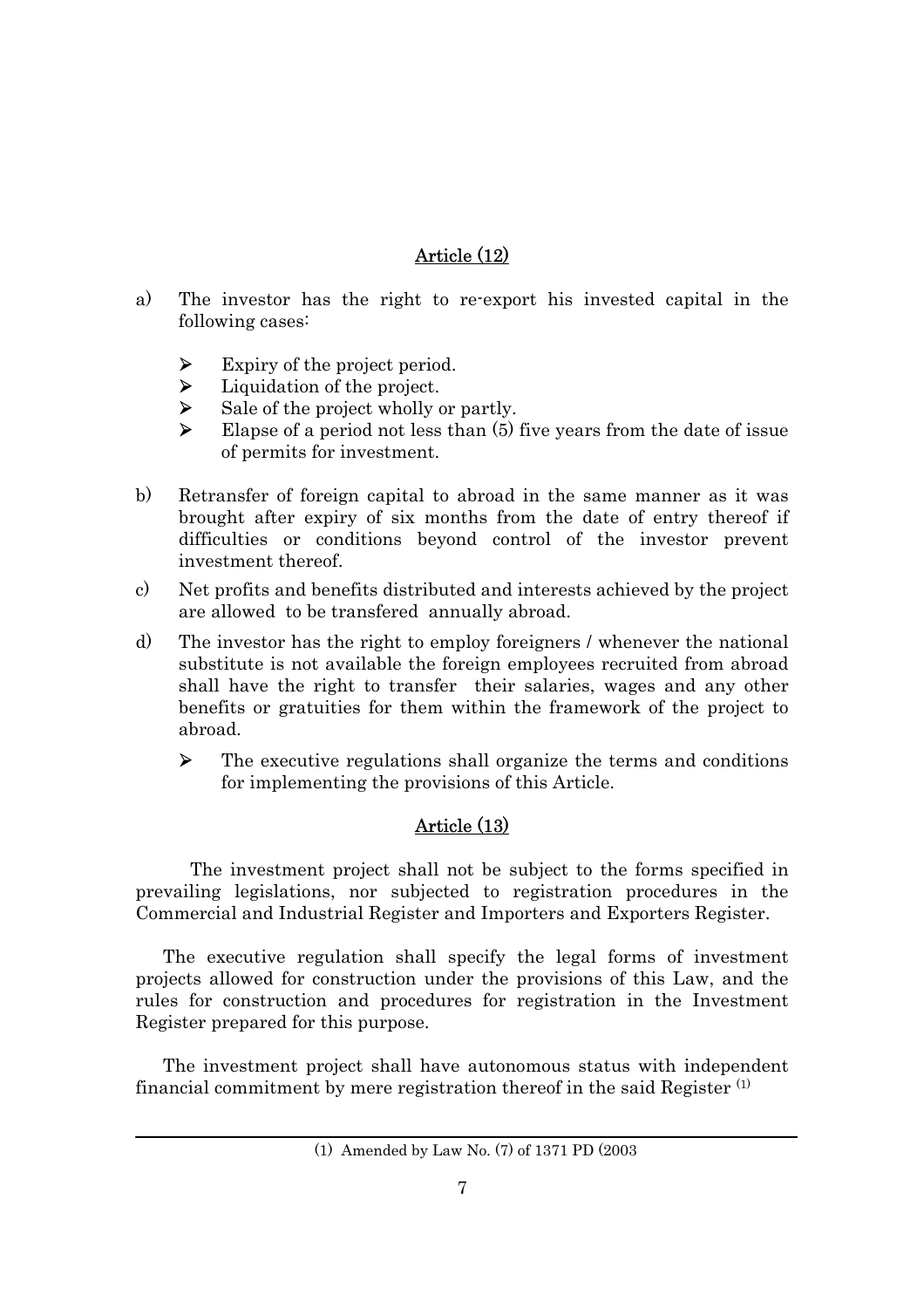### Article (14)

The project constructed in regional development areas or as would contribute to achieving food security or using equipment as would achieve savings in electric power / energy or water or environmental protection shall enjoy the exemptions indicated in paragraphs  $(b \& c)$  of Article  $(10)$  of this Law for an additional period by decision of General People's Committee, upon submission of the Secretary. The executive regulations shall specify the conditions for considering the project as achieving these considerations.

### Article (15)

In exception of the effective legislations related to ownership, the investor has the right to own land based on title of use and to rent it and construct buildings thereon and to own or rent the necessary real estate for construction or operation of the project under the terms and conditions specified in the executive regulations.

#### Article (16)

The investor shall have the right to open an account in transferable currencies with a Commercial Bank or the Libyan Arab Foreign Bank.

## Article (17)

The ownership of the project may be transferred wholly or partly to another investor by consent of the Board. The new owner shall replace the previous owner regarding rights, duties and obligations thereon under the provisions of this law and other legislations applicable.

The executive regulation shall specify the terms and conditions for transfer of ownership.

## Article (18)

If the foreign investor violates any provision of this Law or the executive regulations, he shall be notified by the Board for remedying the violation within the period specified in the notice / warning. If he does not respond thereto, the Secretary may upon recommendation of the Board carryout the following: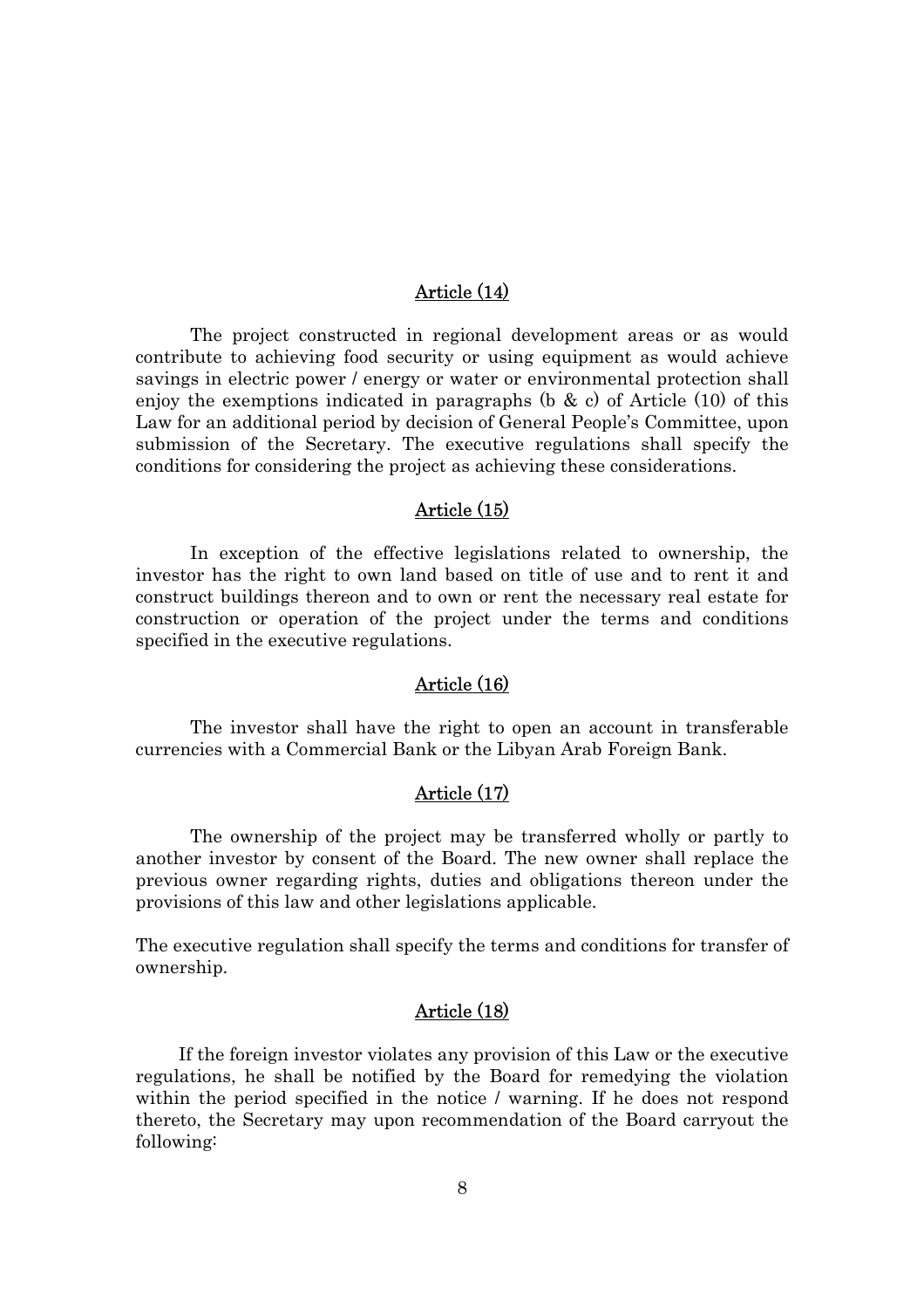

¾ Deprive the project of certain privileges specified in this Law. ¾ Obligate the investor to pay double amount of exemptions.

# Article (19)

The permit issued for the project may be withdrawn or liquidate the project finally in the following cases:

- $\triangleright$  Failure to start the construction of the project or non-completion thereof under the rules and conditions specified by the executive regulations.
- ¾ Violation of the general rules / provisions of this Law or its executive regulations.
- ¾ Repetition of contraventions.

All in accordance with the procedures specified by the executive regulations.

### Article (20)

The investor may complain / appeal in writing against any decision issued against him under Article (18) or (19) of this law or any disputes arising from applying the provisions of this Law, within (30) days from the date of informing him by registered letter with acknowledged receipt. The executive regulation shall specify the authority for appeal thereto and the appeal procedures.

### Article (21)

The investor shall carry out the following:

- Keep regular books and records of accounts for the project.
- Prepare annual / balance sheet and profit and loss account, certified by a Chartered Accountant as per the conditions specified in Commercial Law.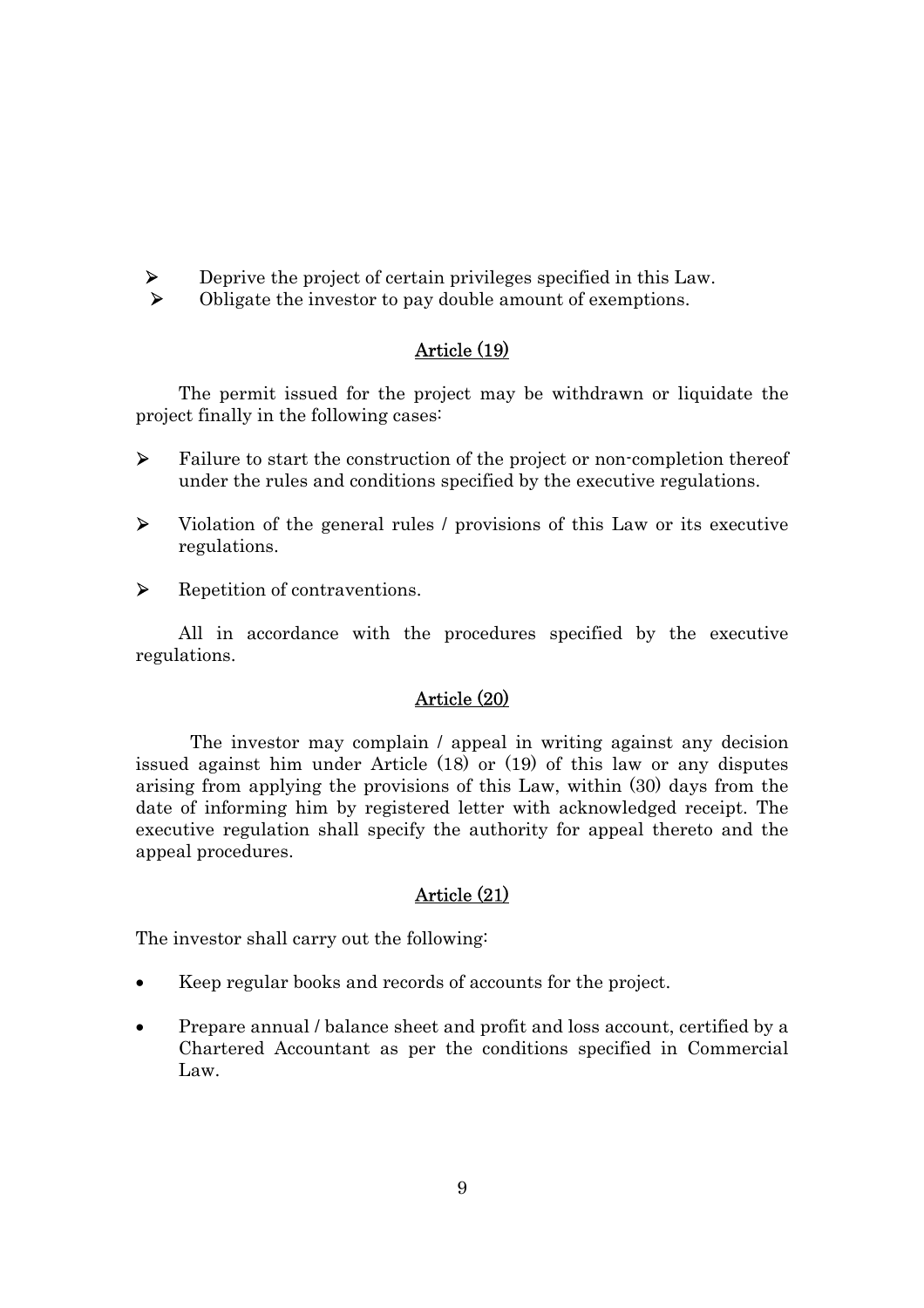# Article (22)

The employees of the Board with the capacity of judicial Officers by decision of the Secretary shall have the power to control implementation of the provisions of this Law and unveil and record the violations, and to this effect they may inspect the projects and check the books and documents related to their activities.

#### Article (23)

The project shall not be nationalized, expropriated compulsorily acquired or confiscated or imposing guardianship conservation or freezing thereof or subjected to procedures having the same effect unless by law or judiciary verdict against a prompt, adequate and fair compensation, provided that such procedures shall be taken indiscriminately. Compensation shall be calculated on the basis of fair market value for the project in taking the procedure. The value of compensation is allowed for transfer in transferable currency within a period of one year at exchange rates prevailing at the time of transfer.

### Article (24)

Any dispute arising between the foreign investor and the State, either by action of the investor or as a result of procedures taken against him by the State shall be presented to the competent Courts in the Great Jamahiriya, unless there is bilateral agreement between the Great Jamahiriya and the State to whom the investor belongs or multi-lateral agreements in which the Great Jamahiriya and the State of the investor are parties thereof, including provisions for conciliation, arbitration or special agreement between the investor and the State providing for arbitration clause.

#### Article (25)

Foreign investments existent under previous legislations at the time of issue of this law shall enjoy the privileges and exemptions indicated in its provisions.

### Article (26)

The provisions of this Law shall not be applicable to foreign capital invested or to be invested in oil projects in accordance with the provisions of Law No.  $(25)$  of 1955 and its amendments.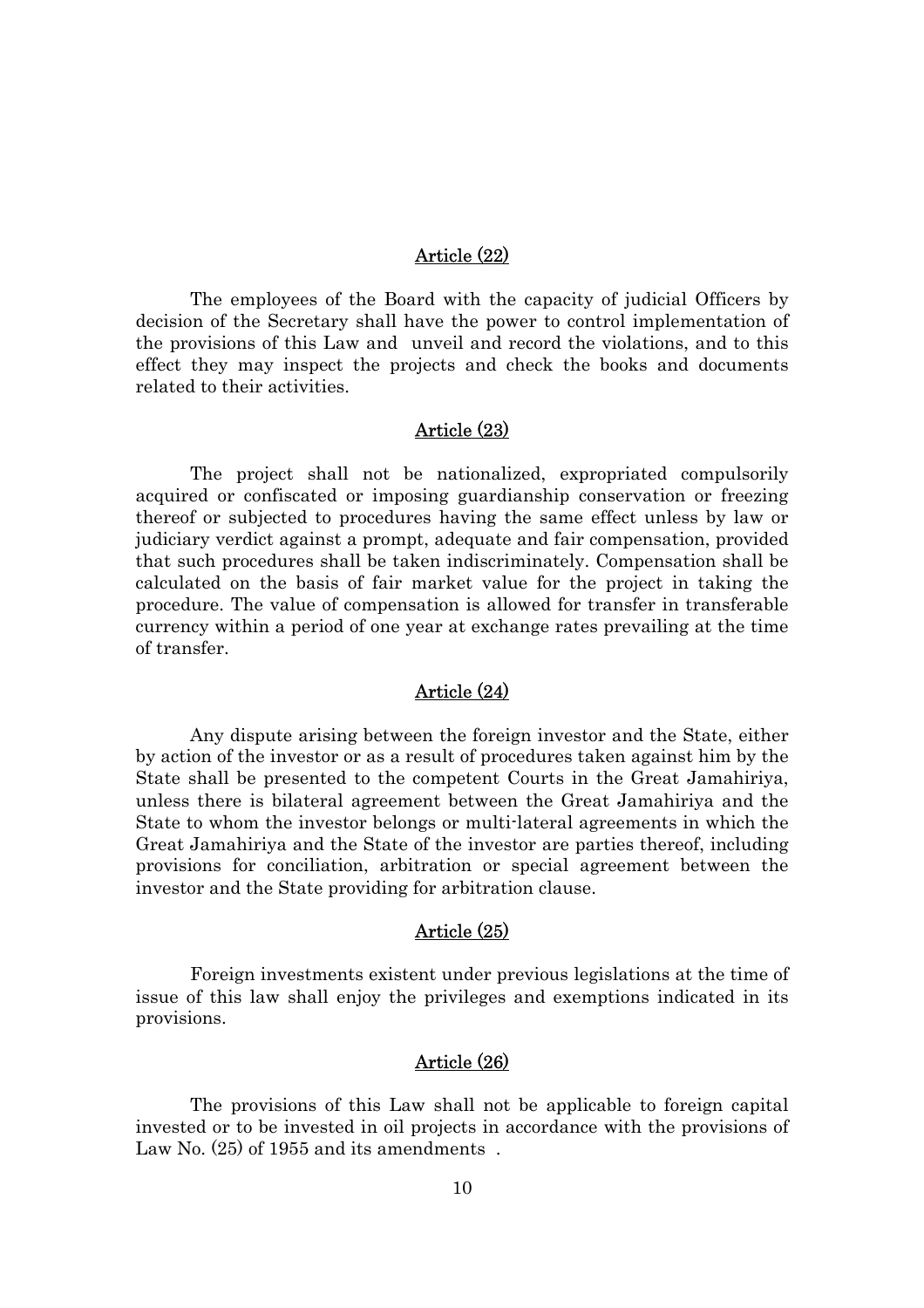# Article (27)

The executive regulations for this Law shall be issued by decision of the General People's Committee upon submission of the Secretary.

# Article (28)

Law No. (37) of 1968 regarding investment of foreign capital in Libya shall repealed as well as any provision contravening the provisions of this law.

# Article (29)

This law shall be published in the Official Gazette and the various information media and shall come into force as from the date of its publication in Official Gazette.

# The General People's *Congress*

*Issued in Sirte on 9 March 1997*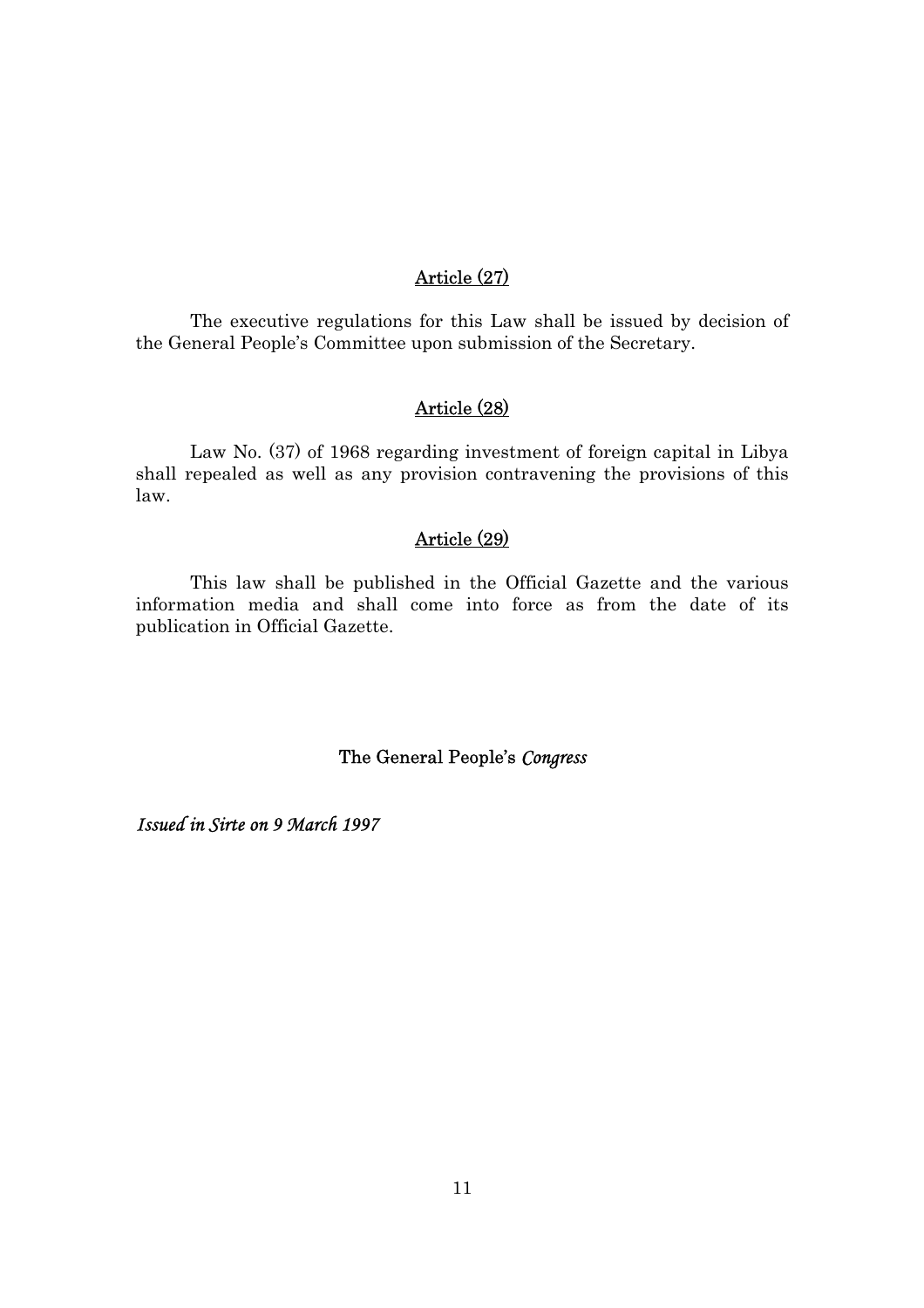The Executive Regulations for Law No. (5) issued by Decision of General People's Committee No. (138) of 1372 PD (2004), as Amended by Decisions of General People's Committee No. (29) of 1373 PD (2005) and No. (117) of 1373 PD (2005)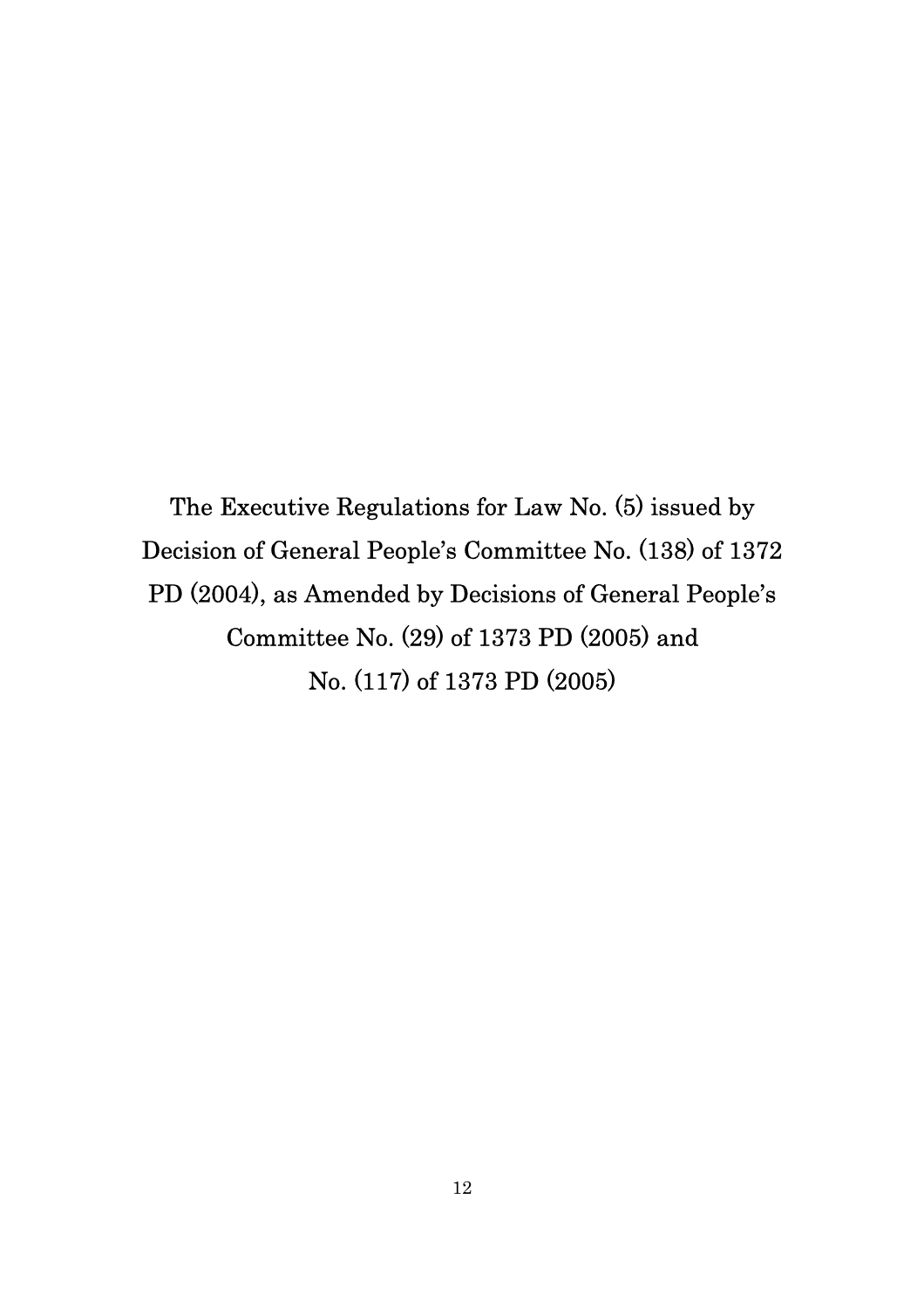# Decision of the General People's Committee No. (138) of 1372 PD (2004) for issuing the Executive Regulations for Law No. (5) of 1426 PB (1997) for Promotion of Investment of Foreign Capital.

# The General People's Committee,

After perusal of the Commercial Law

Law No. (5) of 1426 PB (1997) as amended by Law No. (7) of 1371 PD (2003),

Law No. (1) of 1369 PD (2001) regarding People's Congresses and Committees, and its executive regulation,

Decision of the General People's Committee No. (1005) of 1991 for setting out an integrated development plan for certain regions,

Decision of the General People's Committee No. (94) of 1371 PD (2003) for transfer of attachment of General Productive Companies to Fund for supporting Local Industries,

Decision of the General People's Committee No. (20) of 1370 PD (2002) for reorganizing the Libyan Foreign Investment Board.

Decision of the General People's Committee No. (9) of 1372 PD (2004) for issuing the executive regulation for Law No. (5) of 1426 PB (1997) for promotion of investment of foreign capital, and

Acting upon submission of Secretary of the General People's Committee for Economy & Trade by his letter No. (5/1/1387) dated 13-05-2004 and,

Minutes of 2nd ordinary meeting of General People's Committee doe 1369 PD (2001), and

Decision of Secretariat of General People's Committee in its 22nd ordinary meeting for 1372 PD (2004)

# Do hereby decide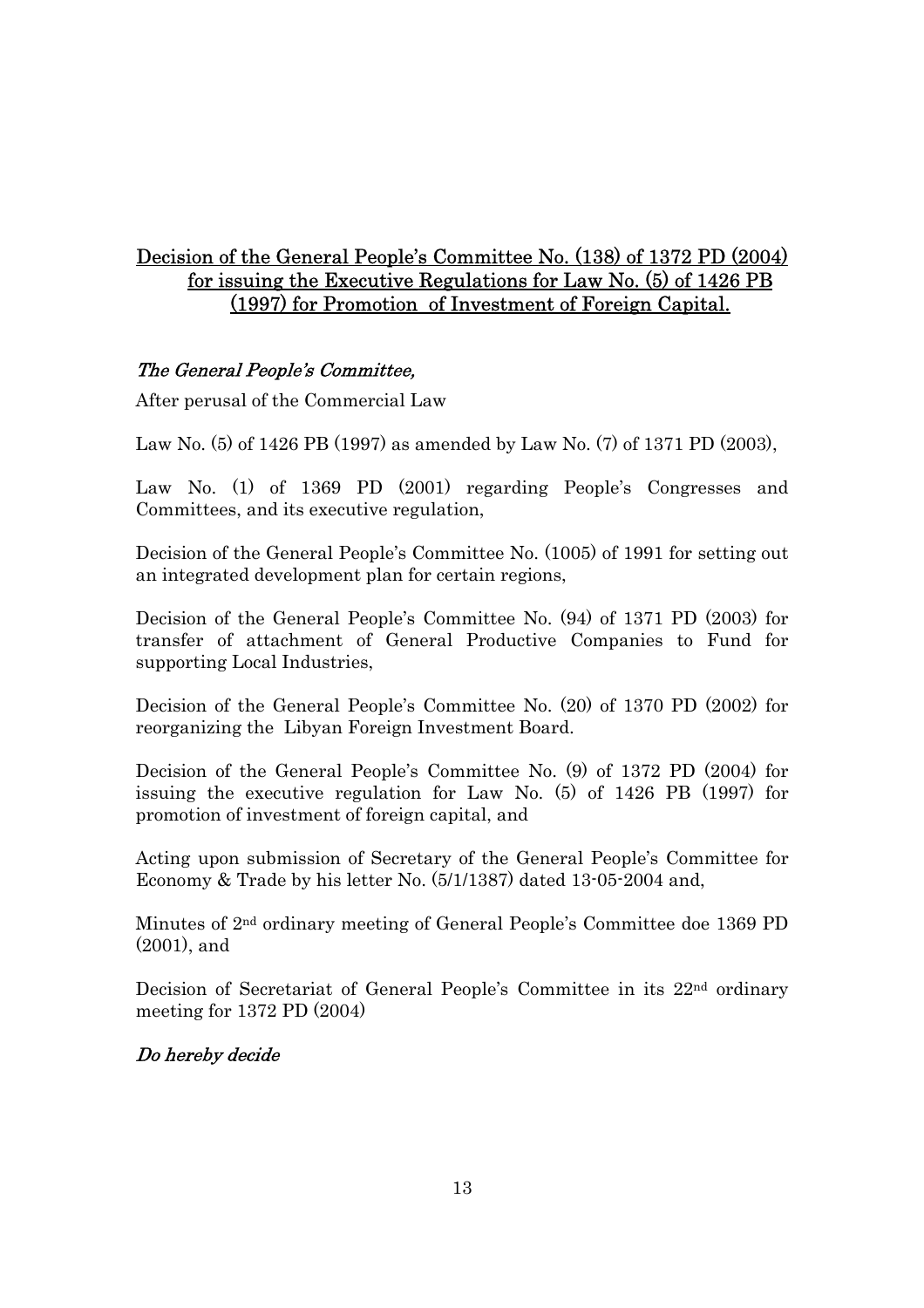# Article (1)

The provisions of executive regulations for Law No. (5) of 1426 PB (1997), as amended by Law No. (7) of 1371 PD (2003) for promotion of investment of foreign capital, attached hereto, shall be applicable.

# Article (2)

Decision of the General People's Committee No. (9) of 1372 PD (2004) shall be superseded as well as any provision contrary to this decision.

# Article (3)

This decision shall come into force from the date of its issue and shall be publish in the Procedures Encyclopedia.

Issued on 15 Jumadan El-Akhar 1372 PD Corresponding to 1-08-2004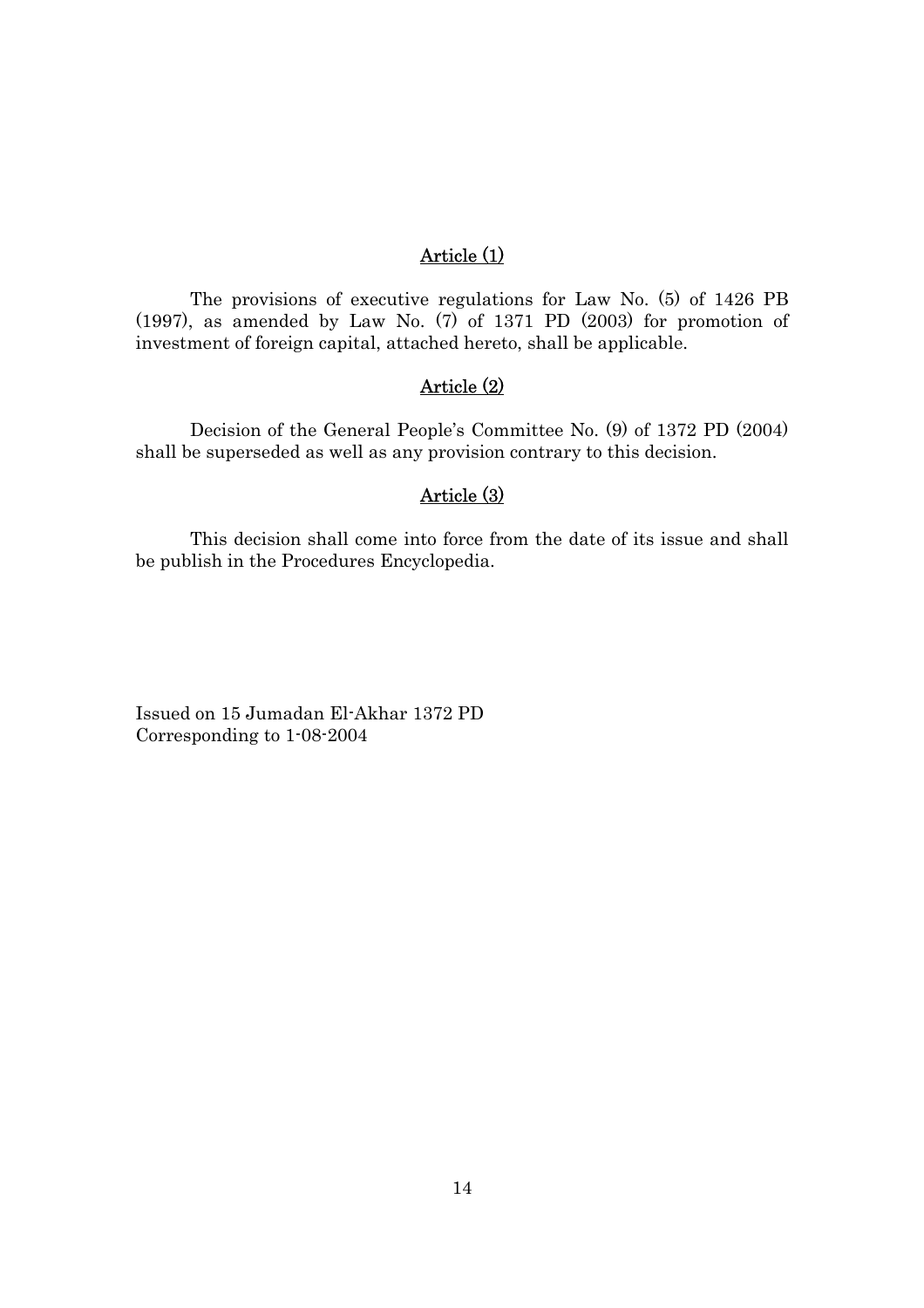# The Executive Regulations for Law No. (5) of 1426 PB (1997) as Amended by Law No.(7) of 1371 PD(2003) for Promotion of Investment of Foreign Capitals,

# Chapter One

# Fields of Investment and Consideration of the Relevant Applications

# Article (1)

# Specifying the Investment Fields and its Conditions

Foreign Capital Investment shall be allowed for Libyan Arab citizens and nationals of Arab and foreign citizens in the fields of industry, health, tourism, agriculture, services in different kinds and other fields decided to be, added by the General People's Committee.

National capital possessed by normal personalities or legal personalities may participate foreign capital in investment in one of the following forms:-

- a. Cash Participation.
- b. In kind Participation.
- c. Reinvested part of project profits and returns.

Minimum value of investment project investment shall be (L.D. 5,000.000) Five million Libyan Dinars on conditioned that foreign capital cash participation shall be in an exchangeable currency.

In case of national capital participation in investment project with a percentage of (50%) fifty percent or more of project capital value, minimum value of investment project shall be (L.D. 2,000.000) Two million Libyan Dinars . National and foreign capital possessed by Libyan shall be excluded from the Minimum Condition.(1)

# Article (2) Estimation of Share in Kind

If the invested capital contains a share in kind, it's cash value shall be estimated by consent of the parties of investment project.

<sup>(1)</sup>Amended by decision of General People's Committee No. (86) of 1374 PD (2006).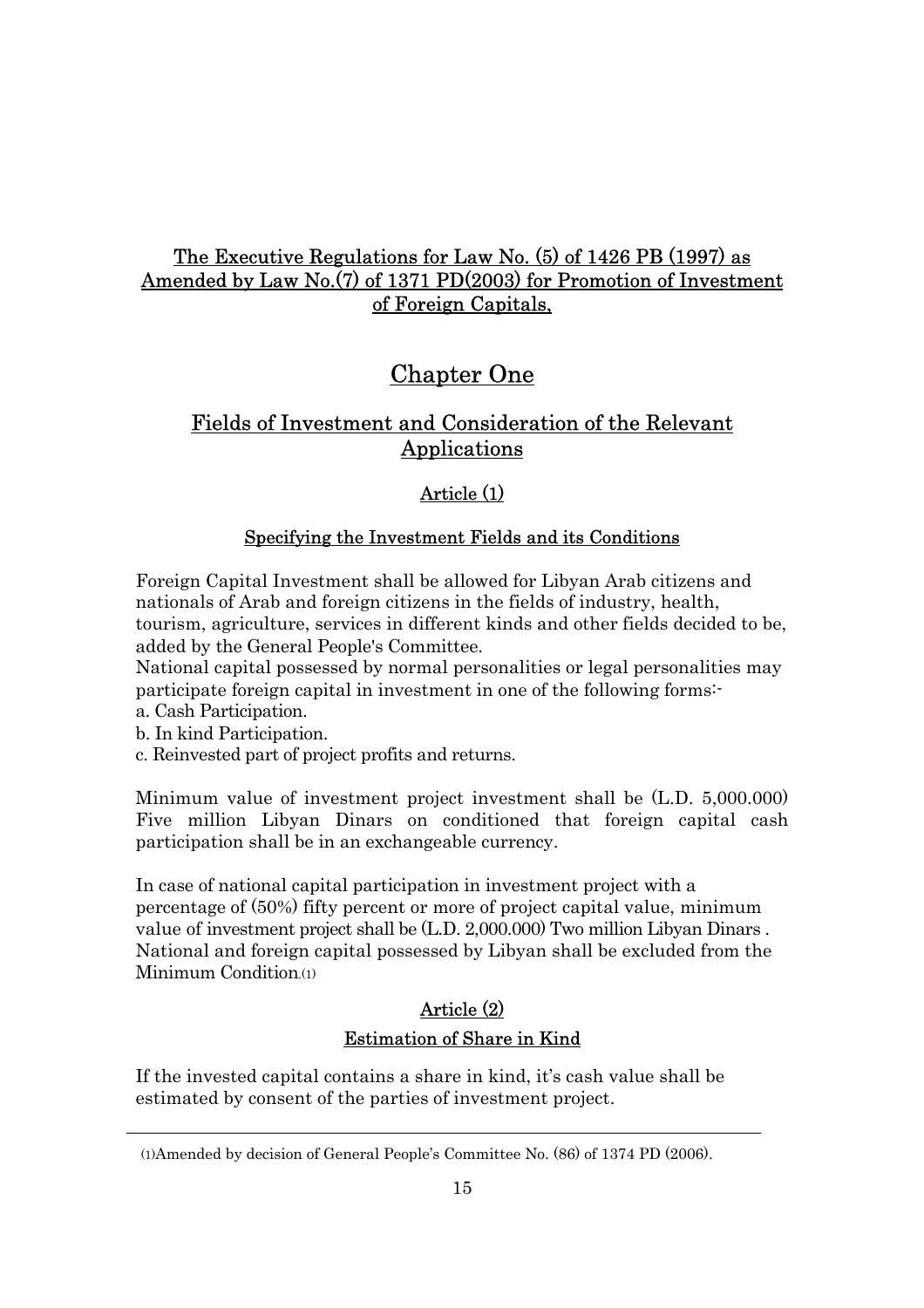# Article (3)

### Submission of Applications

The Applications for investment shall be submitted by the person concerned or his representative to the Secretary of People's Committee for the Libyan Foreign Investment Board on a special Form, containing the following data:

- Applicant's name, nationality, legal status and main domicile
- General description of the project, indicating specifically the proposed field of investment, and the necessary period for construction thereof, and nature, amount and units of invested capital.

The Applications may be submitted through the Commercial Attaches in the Fraternity and People's Bureaus abroad or their deputies. Such bodies shall refer the applications immediately on submission thereof to the Board.

# Article (4)

### Documents Required for Investment

The applicant shall enclose with his file the following documents:

- 1- Memo on the project indicating the following:
- a) Value and nature of capital to be invested in the Great Jamahiriya, estimated in a transferable currency or equivalent in Libyan currency at the time of application.
- b) Imported and local materials, if any to be used in the project.
- c) Technical specifications of the project.
- d) A time table specifying the investment project construction period.
- e) Estimated national and foreign manpower for operation of the project.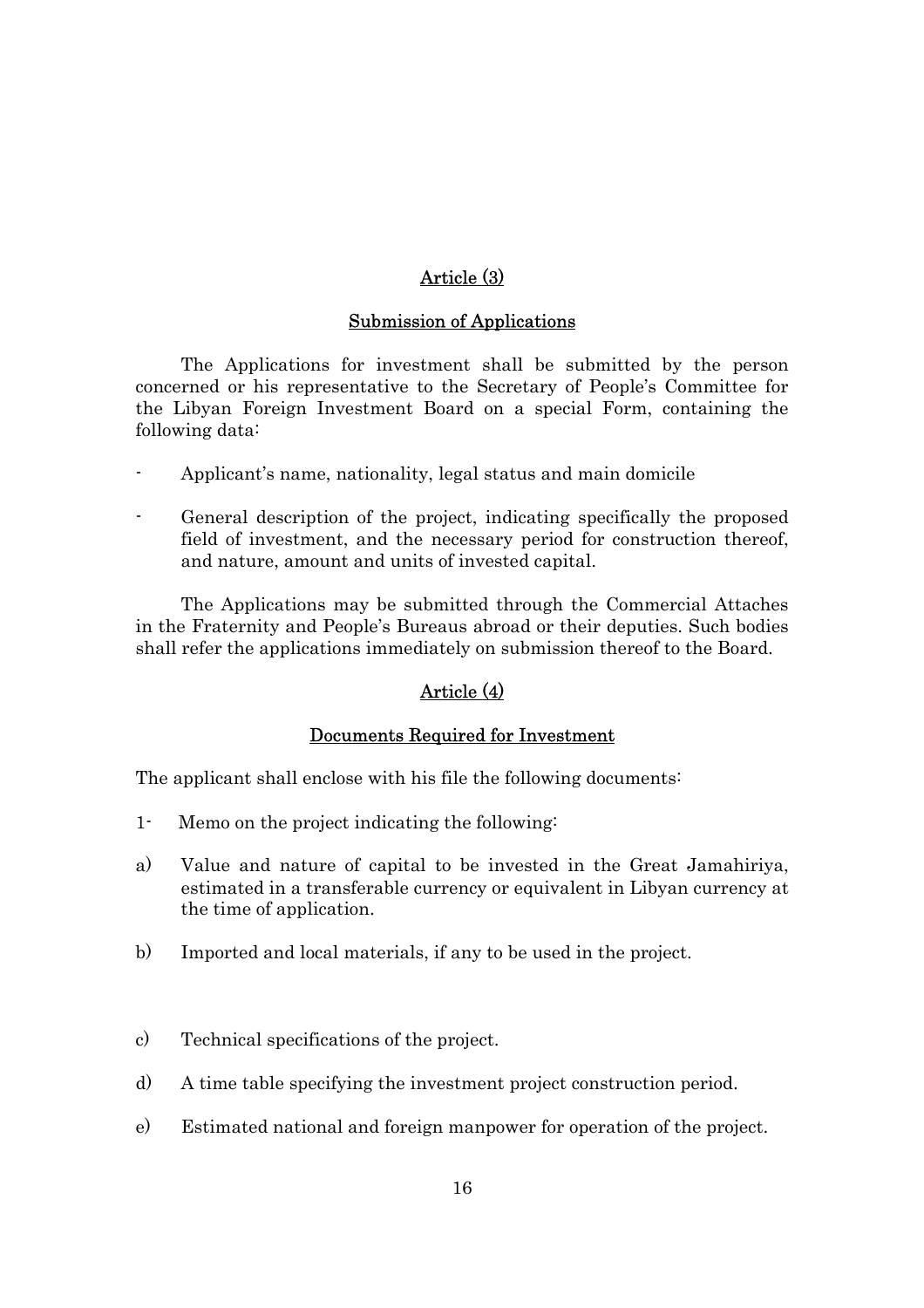- 2- Certificate of the investor's nationality, to be issued by the competent body in his country with respect to natural persons.
- 3- Up to date official extract from Commercial Register in the country of origin of the juridical person

The documents submitted for the project as indicated in paragraphs (2- 3) shall be original and enclosed with translation into Arabic.

### Article (5)

### Data to be Indicated in the Receipt

The applicant shall be given a receipt for submission of the application, containing the following data: -

- 1- Number and date of submission of the application.
- 2- Applicant's name, surname, nationality and title/capacity.
- 3- Name & signature of the official who received the application
- 4- Description of documents enclosed with the application.
- 5- The proposed field of investment.

# Article (6)

#### Registration of Applications

The applications shall be recorded on delivery to the Board in a special register in serial numbers as per the dates of receipt thereof. Each application shall be kept in a special file including all relevant documents, papers and correspondence.

The application number, name, address and nationality, of the applicant and project name and sector proposed for investment therein shall be inserted on the outside cover of the file, and from outside, the papers and documents included therein shall be indicated, as well as the serial number, dates, number of pages and date of submission thereof.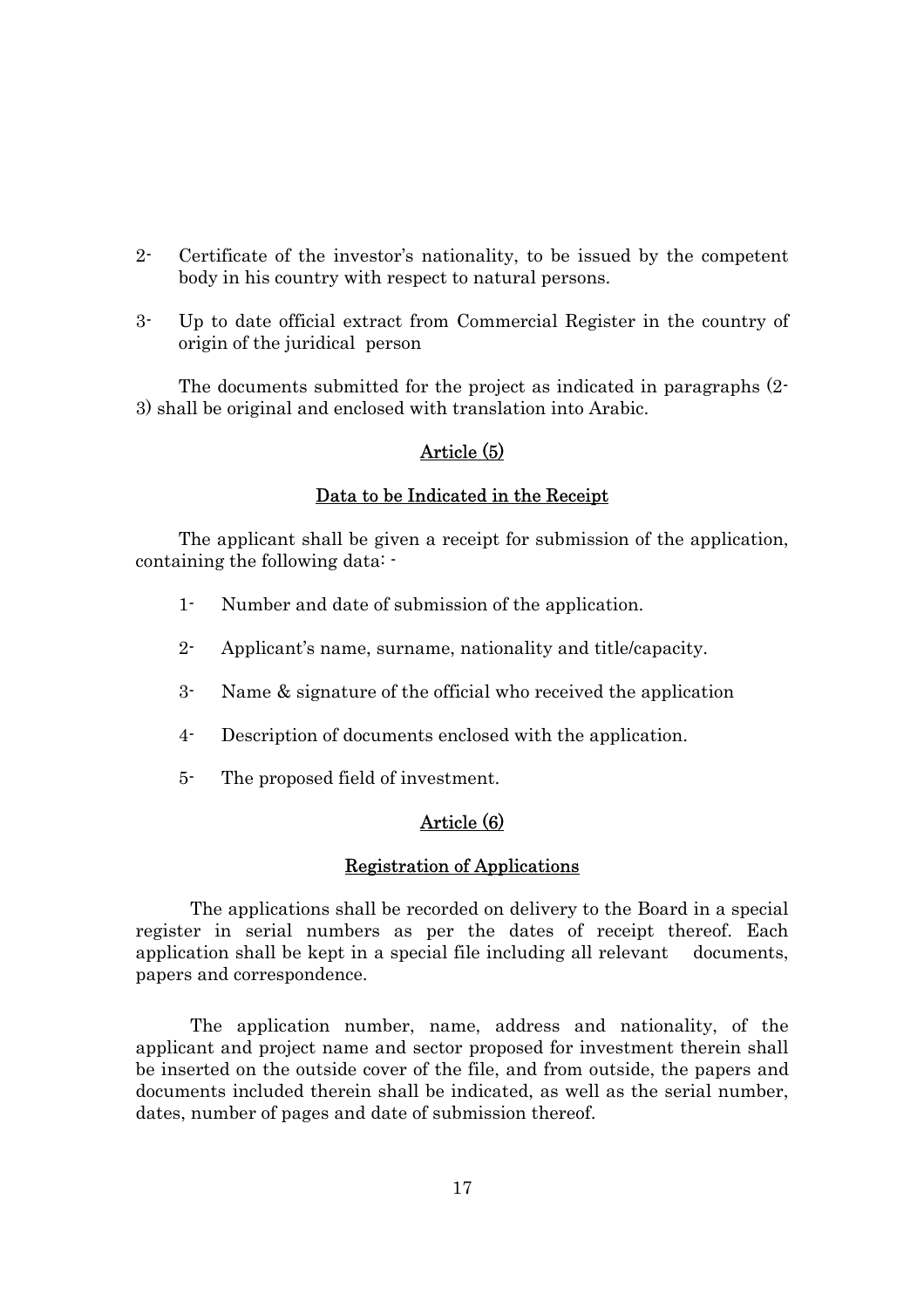# Article (7)

#### Decision for Applications

The People's Committee for the Board shall study the applications, and prepare the necessary recommendations and the relevant technical and administrative reports, indicating its opinion on the project, and services to the national economy, within a maximum period of (60) sixty days from the date of providing all documents required. The Board shall submit its proposal and recommendations to the Secretary of General People's Committee for Economy and Trade for issuing the necessary decision.

# Article (8)

### Notification of the Applicant

The Secretary of the People's Committee for the Board shall inform the applicant in writing by direct delivery or by registered letter of approval or rejection of the application of the investor by the Secretary, within ten days from the date of receipt by the Board of decision for approval or rejection or conditioned approval.

If approval is subject to a condition or more, the Secretary of People's Committee for the Board shall indicate that and inform the applicant for fulfilling the requirements within a specific period. However, In case of consent, the Board shall issue the necessary license for investment, in coordination with the competent bodies in the Great Jamahiriya .so that the licenses issued by board covers for all required licenses under the effective legislations .

# Article (9)

The investment project shall take any status as follows:

- 1- Joint-Stock companies
- 2- Companies with limited liability .
- 3- Branches of foreign companies
- 4- Individual project

It shall be registered with the Board under the procedures and rules indicated in this regulations. (1)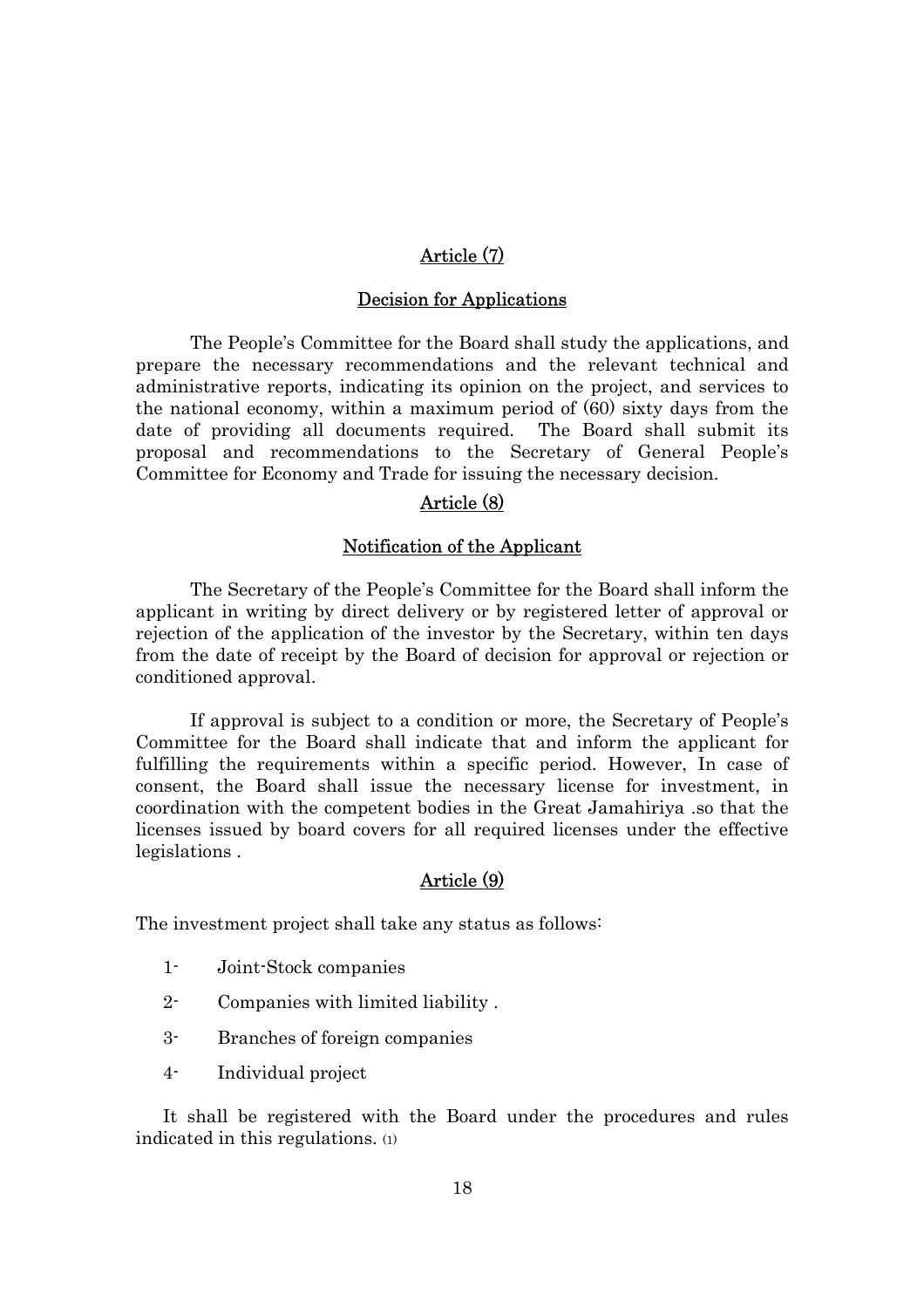# Article (10)

### Establishment of Investment Register

A special register shall be prepared in the Board, to be called (The Investment Register) for recording therein all the projects obtaining investment licenses from the Board. A special page in this register shall be allocated for each project, indicating the following data:

- 1- Name of project, investment field, project activity and its site and main domicile.
- 2- Project capital value and paid up capital.
- 3- Names of investors in the project and their nationalities, and their respective contribution value and percentage in the project capital.
- 4- Name, surname, title/capacity and nationality of the legal representative.
- 5- Number and date of the decision for permission of investment.
- 6- Number and date of the license for execution and performing activity of the project.
- 7- Investment capital costs of the project and sources of financing thereof.
- 8- Description of exemptions granted to the project and their validity period, and other facilities privileges, as well as description of contravention and penalties issued against the project.
- 9- Description of participation in kind and in cash included in capital formation.
- 10- Any other data related to the investment project.

<sup>(1)</sup>Amended by decision of General People's Committee No. (29) of 1373 PD (2005).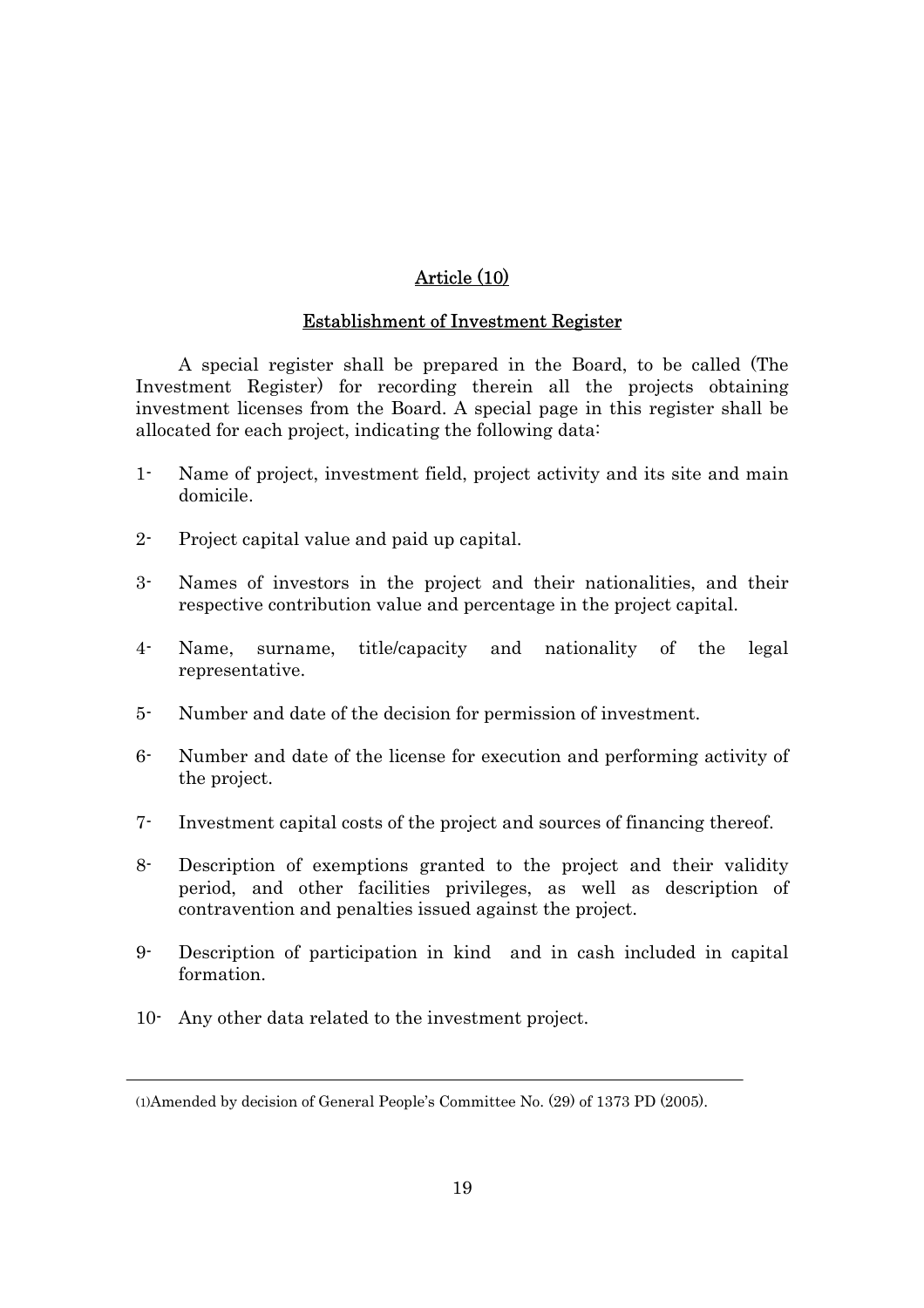# Article (11)

#### Registration in the Investment Register

The licensee shall submit to the Investment Register Office an application on the relevant Form prepared by the Board for recording him in the Register, together with the following documents: -

1- Memorandum & Articles of Association for the project which taking a status specified in Article (9) hereof or Memorandum & Articles of Association of mother company, if the project takes the form of branch for that Co., together with decision of Board of Directors for establishing the branch, and appointment of its General Manager and legal representative in the Great Jamahiriya.

 If, however, the investor is a natural person, the data submitted thereby shall be sufficient for submission of the application for obtaining investment license.

- 2- Authorization document for function/power or power of attorney for management, as issued to the Project Manager or his legal representative, indicating clearly his powers & validity of authorization or power of attorney.
- 3- Specimen of signature of Project Manager or his representative in the Great Jamahiriya.
- 4- Certificate from relevant competent bodies, confirming bringing of the project capital or a part thereof into the Great Jamahiriya.

Registration in the Investment Register shall involve all legal effects of registration in the Commercial Register, including proof of juridical personality .

After providing all data and documents specified in this Article, the Investment Register Office shall issue to the person concerned a certificate proving his registration in the Investment Register in accordance with the Form prepared by the Board for this purpose.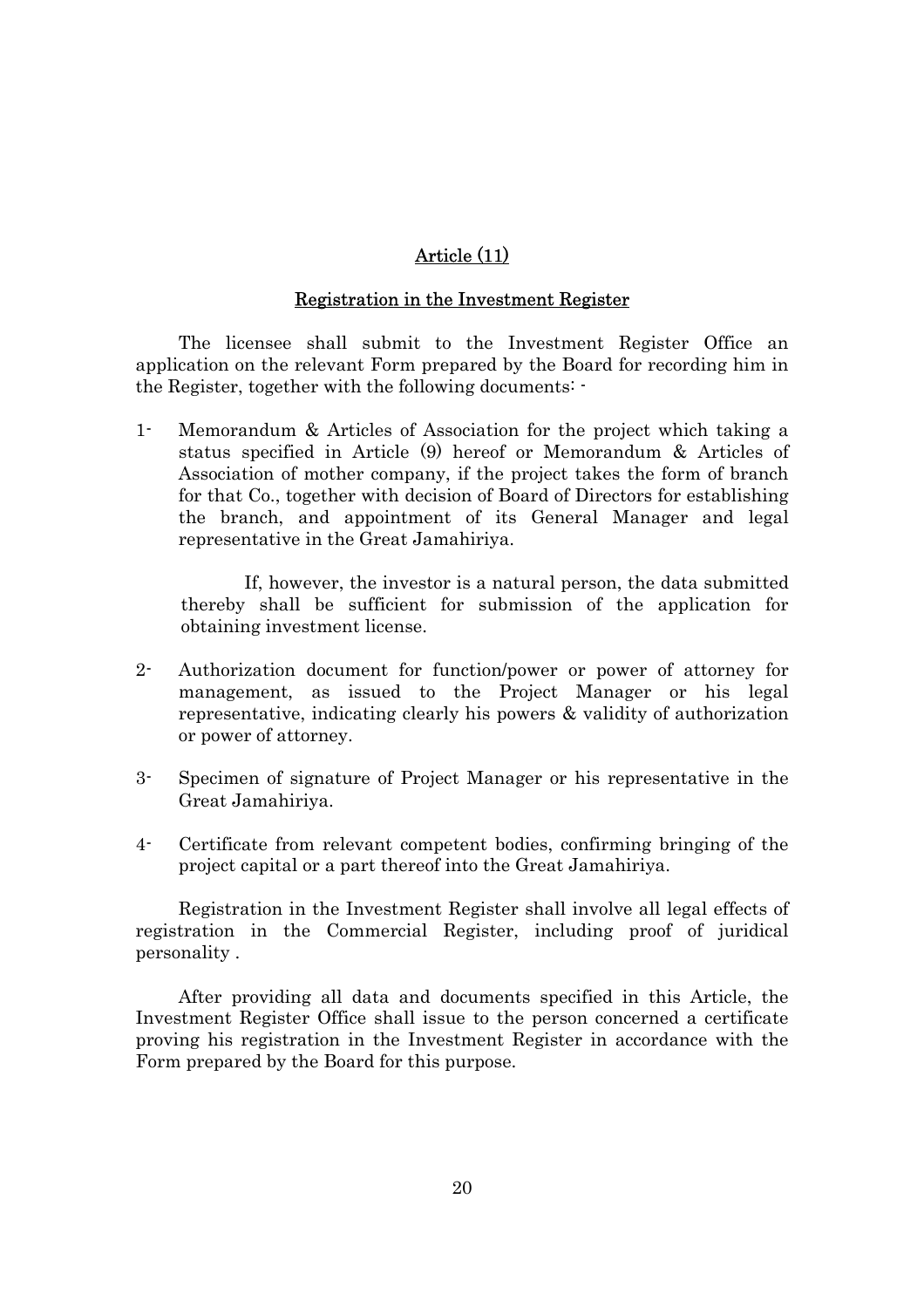# Article (12)

### Granting Certificates and Extracts

The Board shall grant the person concerned upon his request certificate or extract from the Commercial Register against payment of the specified fees.

# Chapter Two

# Privileges & Exemptions

# Article (13)

### Right of Import and Exemption from Customs Duties and Taxes

The investment project licensed for investment shall have the right to import the following:

- a) All project requirements and necessities from abroad whether in form of building materials, furniture, machinery, equipment, transports means or tools necessary for executing the project, to be exempted from Customs duties, taxes and taxes of similar effect.
- b) All project requirements and necessities from abroad in the form of equipment, spare parts or raw materials necessary for operation of the project, shall enjoy exemption from Customs duties and taxes and similar impact taxes for a period of five years, this period may be extended to further period of three years by a decision of Secretary of General People's Committee upon submission by the secretary of the General People's Committee of Economy and Trade.

The investment project shall enjoy exemptions indicated in paragraphs (a and b) of this Article under the following conditions:

- 1- The materials to be imported in the name and favour of the project.
- 2- The imported materials shall, in terms of quantity & quality, be compatible with the licensed investment field.
- 3- The investment license should be valid at the time of import.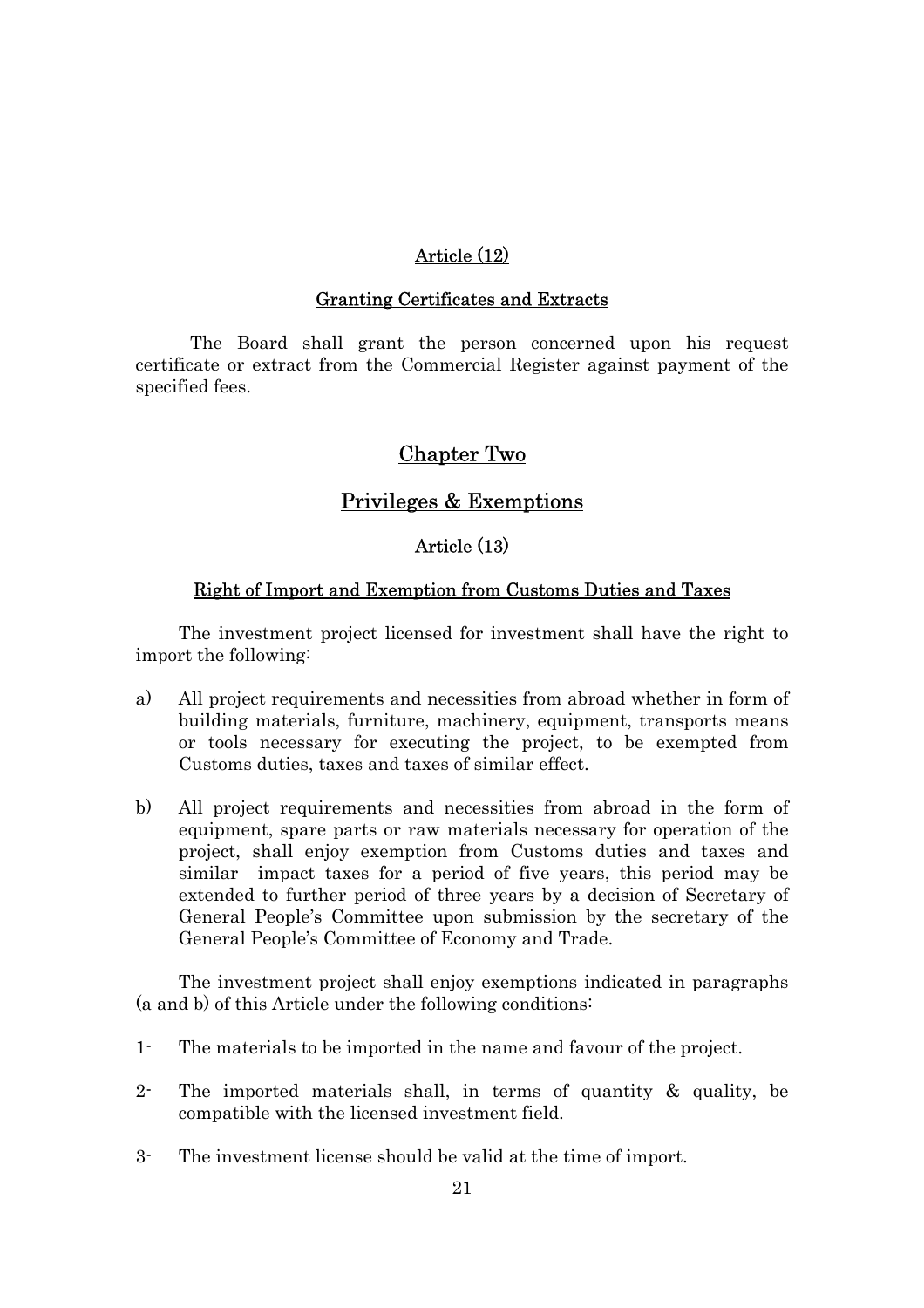4- Obligation to use such materials in the project and not to dispose thereof in any way to other bodies, unless a written permission is obtained from the Board.

In case of consent of the investor to sell such machinery, equipment or tools to another person uncovered by similar Customs duties exemption he has to bay the custom duty due which he had been previously exempted from.

### Article (14)

### Right of Export and Exemption from Customs Duties and Taxes

The investor may export his products outside the Great Jamahiriya, whenever he desires for that, whether raw materials, intermediary commodities or prepared for direct consumption commodities.

The export-oriented commodities shall if exported be exempted from production tax and all Custom, Duties and tax and silmiler, impact taxes imposed on exports.

### Article (15)

The exemptions indicated in this regulations shall not include the fees against certain services such as port, storage and handling fees.

### Article (16)

### Exemption from Income Tax

- a) The investment project shall be exempted from income tax on its activity for a period of five years from the date of starting production or work as per the nature of the project . the project shall be considered starting production or work from the date of granting to it the license for operation. This period may be extended to further period of three years by a decision of the General People's Committee upon submission by the secretary of the General People's Committee of Economy and Trade.
- b) The profits accrued to the project shall also enjoy the exemptions specified in this Article if re-invested. The investor should provide the Board with decision for re-investment of the profits and their value in time.
- c) The investor shall be intitled to carry forward the loss incurred by his project during the exemption years to the subsequent years.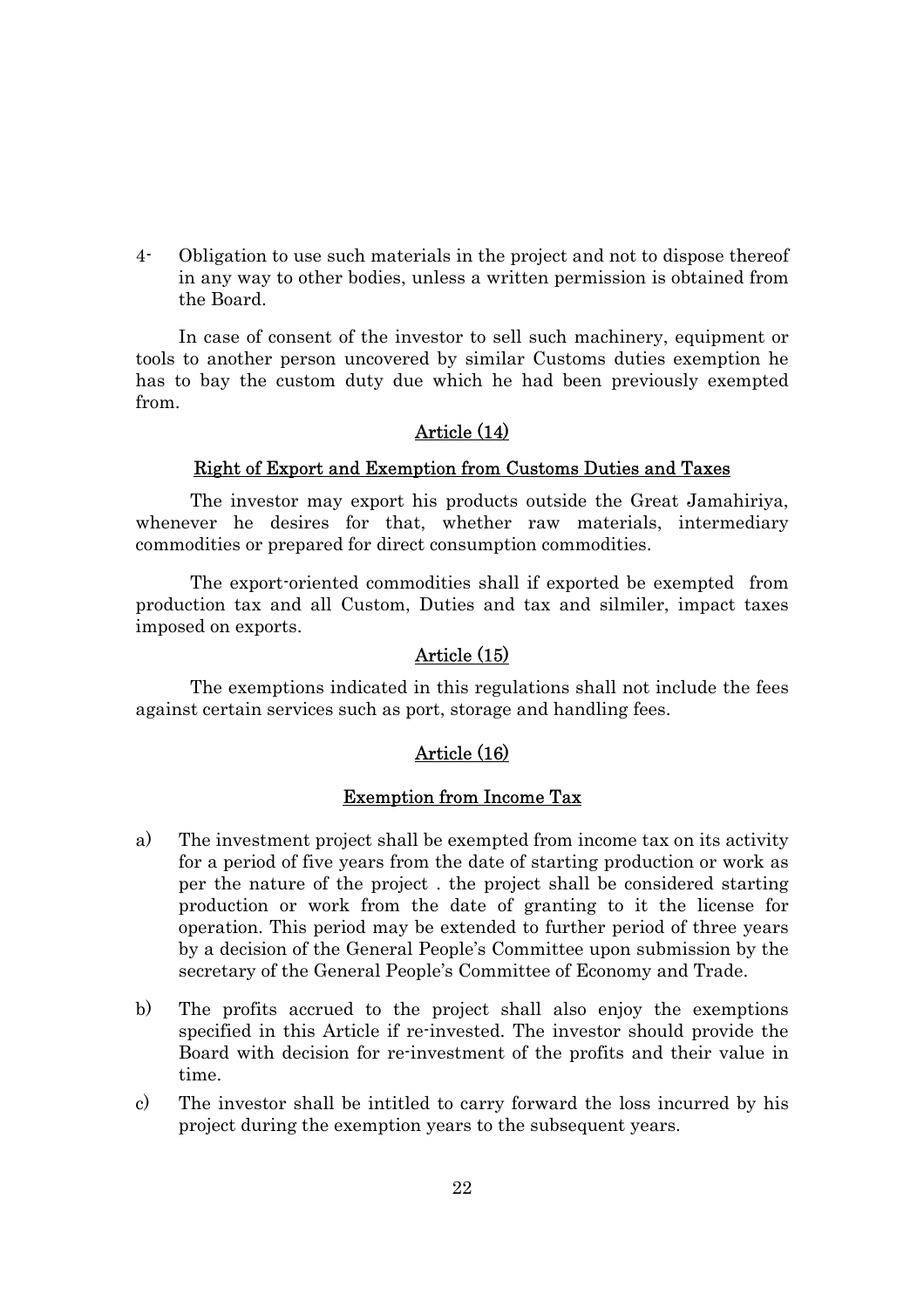# Article (17)

### Specifying the Projects Covered by Exemption for Additional Period

- 1- The project shall be considered as constructed in the regional development areas, if located in a region specified by General People's Committee.
- 2- The project shall be considered as contributing to achieving food security, if it would concentrate on production of the largest possible quantity of grains, cereals and utilisation of the cultivated areas, and development of animal wealth and its products or establishment of foods industries depending on local raw materials.
- 3- The project shall be considered as achieving savings in energy / electricity or water or contributing to environmental protection, if depending wholly or partly on utilisation of solar energy or any kind of new or renewed energies or using irrigation reducing water consumption or depletion or using advanced machinery and equipment minimizing energy / electricity consumption and fuel or whose exhausts emanate lower rate of carbon, as would help in environmental protection.

The Board shall, upon request of the investor concerned, after ascertaining that the project is constructed in the regional development areas or contributing to achieving food security, submit recommendations to the People's Committee for the Board to extend the period of exemptions specified in Paragraph (b) of Article (13) and Paragraph (a) of Articles (16) hereof to another additional period. In case of approval, the matter shall be referred by the competent Secretary to the General People's Committee for issuing its necessary decision in this respect.(1)

<sup>(1)</sup>Amended by decision of General People's Committee No. (29) of 1373 PD (2005).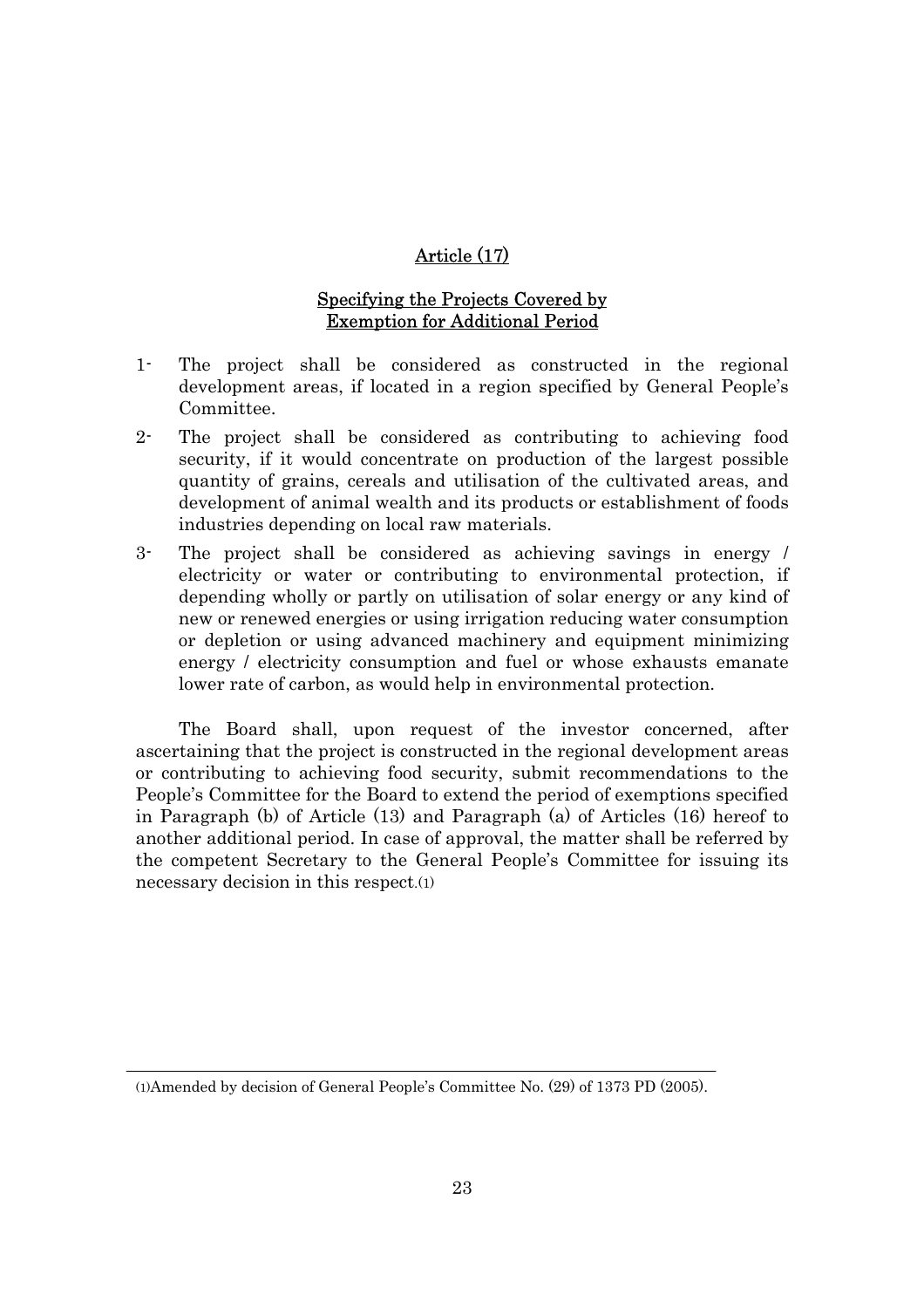# Article (18)

#### Exemption from Stamp Duty / Tax

The investment project constructed under Law No. (5) of 1426 PB (1997) shall be exempted from stamp duty / tax imposed on Commercial writs and documents used thereby.

### Article (19)

#### Employment of Manpower

The investor shall provide opportunities for work to the Libyan Manpower, and training thereof to gain the technical skills and experience.

The investor shall have the right to recruit and employ the necessary foreign technical manpower and expertise for construction and operation of the project, when the alternative nationals are unavailable.

The applications for recruitment and employment of foreign manpower shall be submitted on the relevant form.

An office to be established in the Board pertaining to the General People's Committee for Manpower, Training and Employment, to be responsible to grant permissions for recruitment and employment under the effective legislations, in coordination with Secretary of People's Committee of the Libyan Foreign Investment Board.

### Article (20)

### The Transfers for Foreign Manpower in the Project

The foreign employees recruited for work under written contracts in licensed investment projects shall be allowed to transfer their salaries and wages or any financial gratuities to them, after payment of any taxes or fees due thereon under the effective legislations.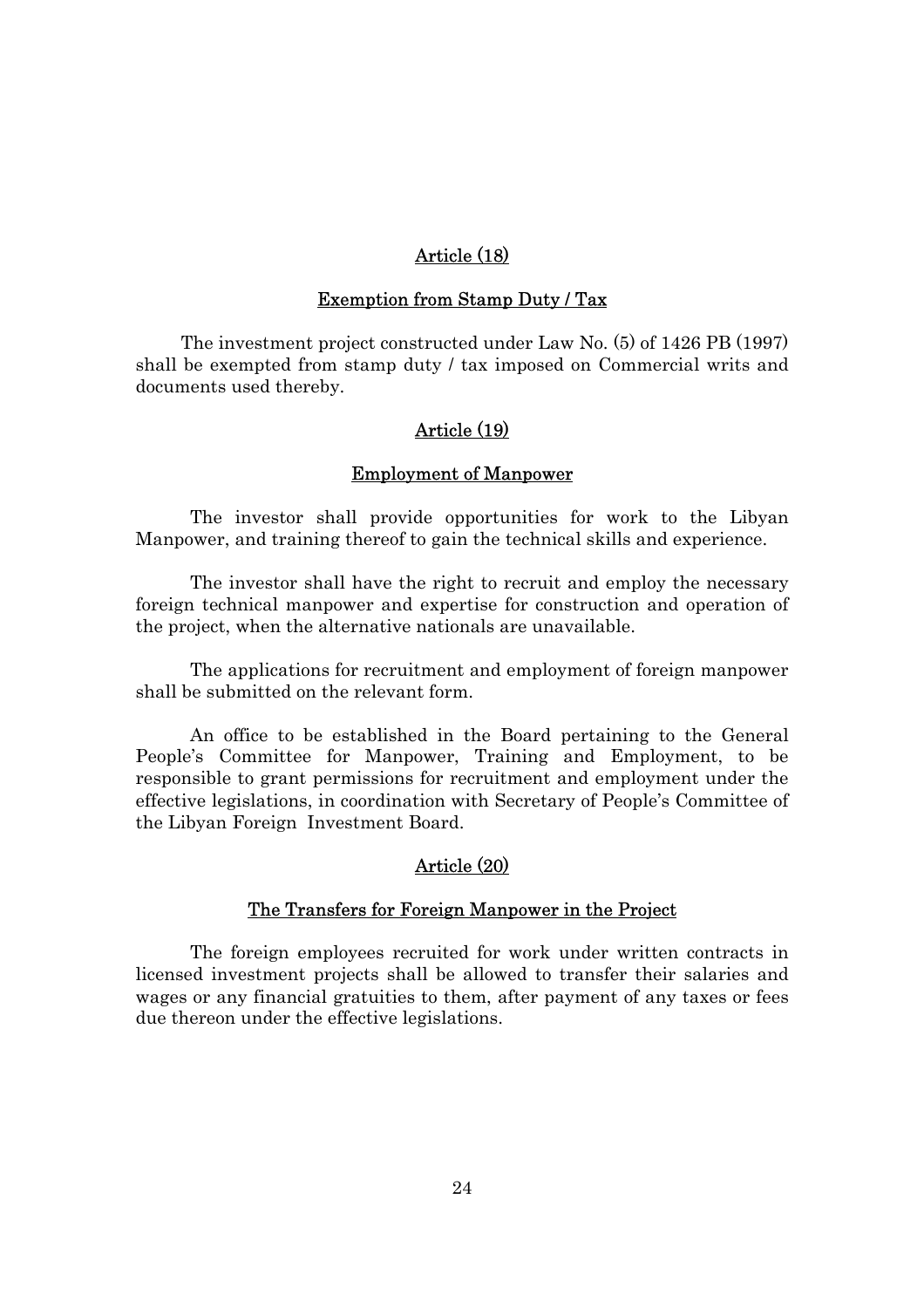# Article (21)

#### Right to Expand or Develop the Project

The investor licensed to invest under the provisions of this regulations is intitled to expand or develop the project or introduce addition or amendment to certain relevant activities of the project .

The investor should provide the Board with memo indicating type and value of expansion, development or amendment, together with his relevant decision.

### Article (22)

#### Opening of Bank Accounts for the Investor

The investor may, on issue of decision for approval of investment thereto, open Bank accounts in the name of the project with Commercial Banks operating in the Great Jamahiriya or the Libyan Arab Foreign Bank in local currency or other transferable currencies.

### Article (23)

The investor participating with foreign capital shall have the right to transfer the net profits distributed and interests accrued by the project in the Great Jamahiriya, to abroad through the Bank where the project account is kept. The investor shall inform the Board accordingly in time.

# Article (24)

### Ownership & Rent of Real Estates

The investor shall be intitled to own lands based on title of use or rent them or construct buildings thereon, and has also right to own or rent buildings, under the following rules:

1- To be necessary for construction or operation of the project or housing of the employees therein.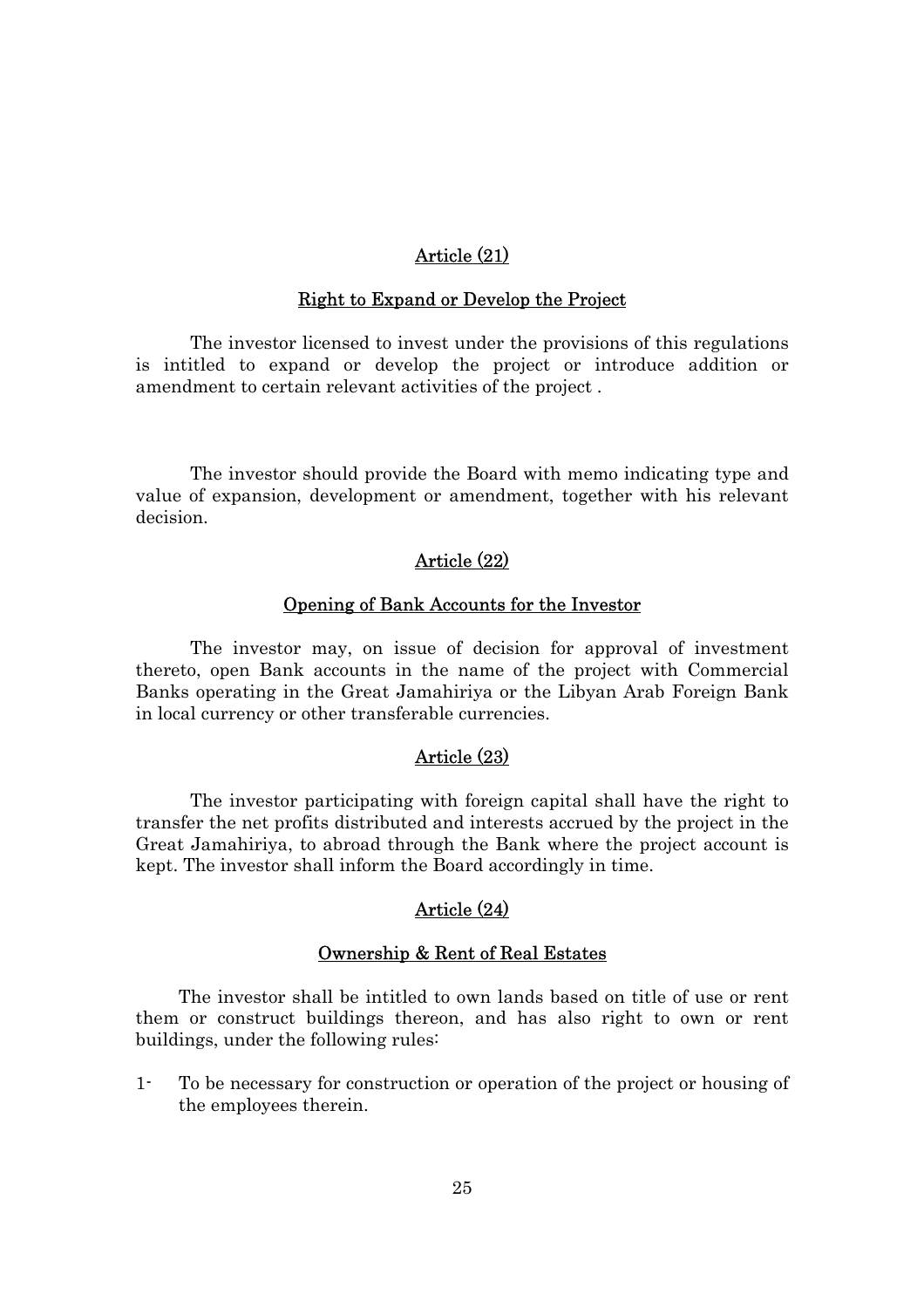- 2- The real estate shall be suitable for the purpose of which the ownership or lease required.
- 3- To obtain approval of the Board for purchase or rent.
- 4- The buildings or lands shall be prepared for the purpose of construction or operation of the project, and the use thereof shall not contravene the approved urban plans, and the selected site shall not cause damage to the environment or natural, resources or tourism or agricultur.

# Article (25)

# Return of the Un-invested Capital

The investor shall be allowed to re-transfer his un-invested foreign capital to abroad on the same manner as imported. The national investor shall be also allowed to return his capital under the following conditions:

- 1- Elapse of (6) six months from the date of transfer of the capital to be invested to the Great Jamahiriya, and not obtaining the necessary licenses and approvals for the project or start of construction thereof.
- 2- Inability of the investor to invest the capital, either due to being unable to obtain the necessary license for investment or for difficulties or circumstances beyond his control.

The application shall be submitted to the Board on the relevant Form attached with certificate from the Bank, in which the amount is deposited, indicating net amount deposited, and the reasons and conditions preventing investment and the supporting documents, if any. After approval of the application, the Board will address the Bank to retransfer the amount indicated in the application, under the procedures adopted in this respect.(1)

# Article (25) Repeated

# Re-Transfer of Invested Capital

The investor may re-transfer his capital in the Great Jamahiriya abroad, upon an application submitted thereby to Secretary of People's Committee for the Board, in any of the following cases:

- Expiry of the project period.
- $\bullet$  Liquidation of the project.

<sup>(1)</sup>Amended by decision of General People's Committee No. (29) of 1373 PD (2005).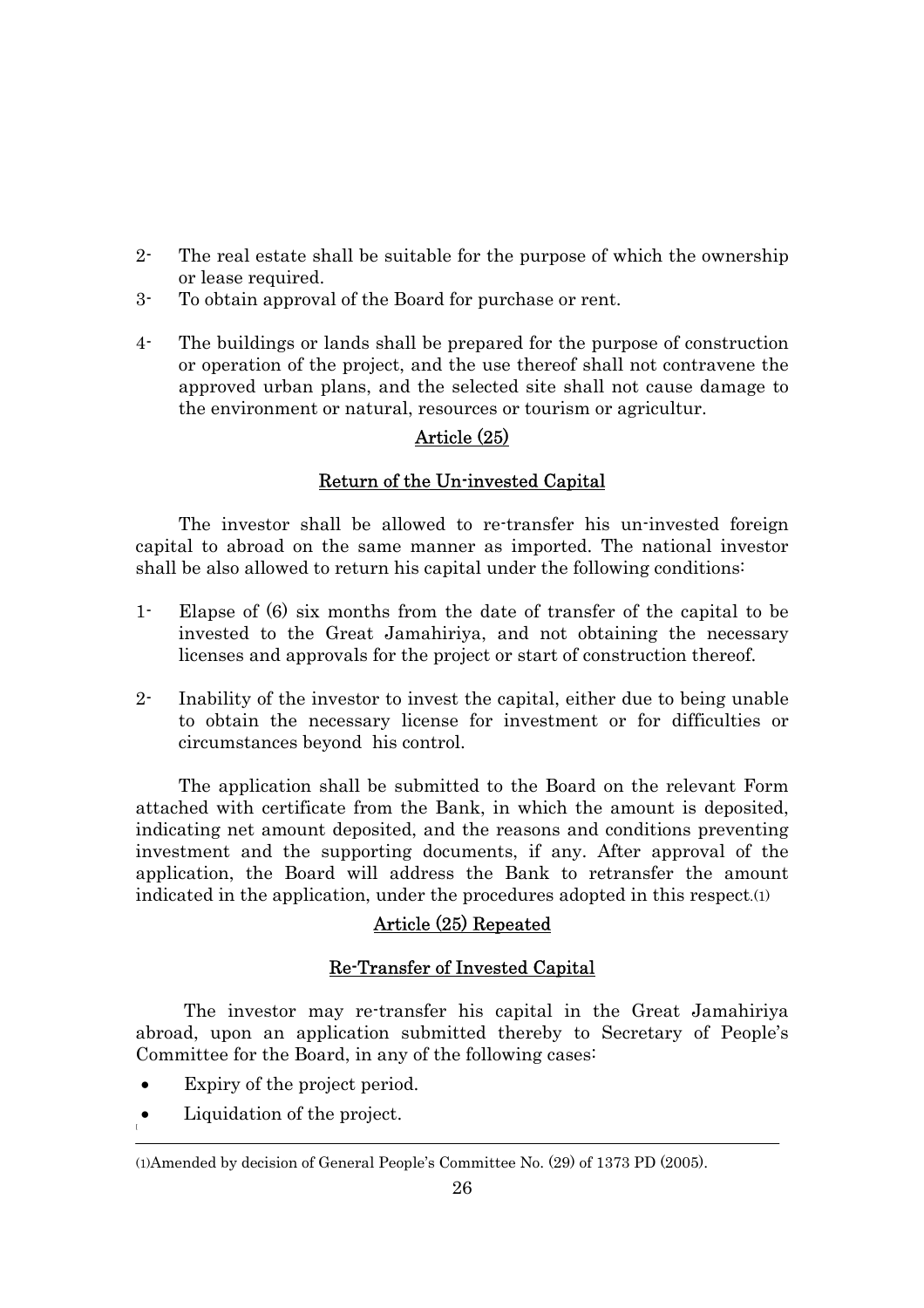- Sale of the project wholly or partly.
- Elapse of a period not less than (5) five years from the date of issue of the license for investment. The application shall be submitted on the Form prepared by the Board, together with the indicative documents.

Within a maximum period of two months from the date of acceptance of the Board of the application, the Secretary of People's Committee for the Board shall, in Case of approval, address the Bank where the investors account is kept for finalising the procedures for transfer of the required amount to abroad.(1)

# Article (26)

### Transfer of Ownership of Investment Project

The project ownership may be transferred from one investor to another wholly or partly by sale or assignment.

The applicant for disposal of the project shall submit an application to Secretary of People's Committee, of the Board indicating full data on the project, date and number of decision for license, name and nationality of the assignee and data on his technical and financial capability and reasons for disposal / assignment, which shall be only effective after fulfilling the following conditions:

- 1- Approval of People's Committee for the Board.
- 2- Approval of all owners, in case of existence of more than one owner of the project. If the project is owned by a corporate body, the approval shall be made by the body specified on the Articles of Association thereof.

As to transfer of ownership by inheritance the new owner or his deputy shall bring certificate from the competent bodies in his country of origin proving that he or his Authoriser is the legal successor, to be attested by brotherhood or People's Bureau in that country or the Embassy sponsoring does not have Diplomatic or Consular representative therein.

3- Undertaking that the new owner shall replace the previous owner in rights duties therein under the provisions of law No. (5) of 1426 PB (1997) and other effective legislations.

<sup>(1)</sup>Amended by decision of General People's Committee No. (29) of 1373 PD (2005).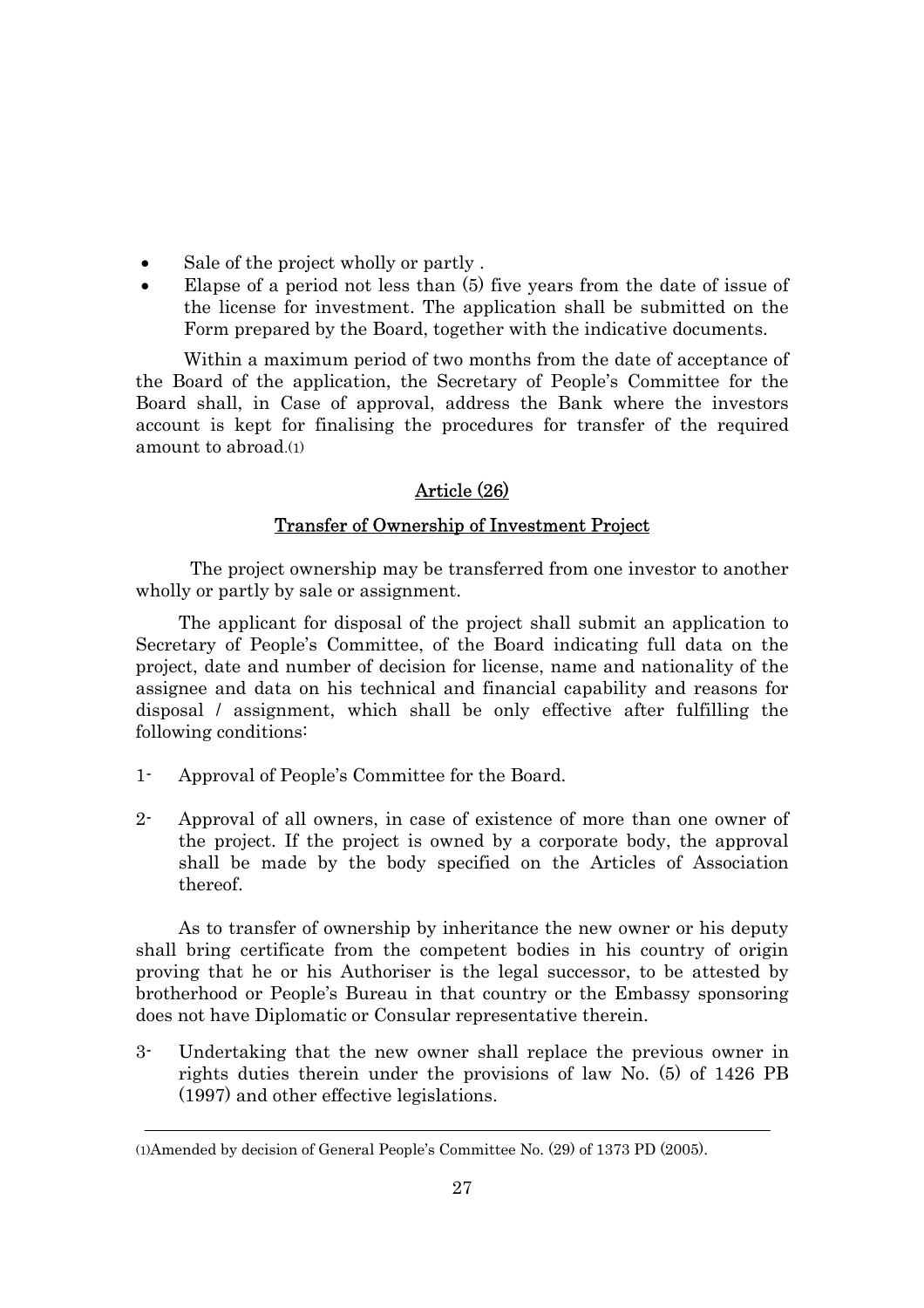The new owner shall fulfill technical and administrative experience and other conditions specified herein.

# Chapter Three

# General Provisions

# Article (27)

### Obligations of the Investor

The licensee for investment shall abide by the following: -

1- To start executing the project within six months from the date of informing him of approval for constructing the project under the provisions of this Regulations.

 The People's Committee for the Board may for objective reasons permit, if necessary, extending this period for a further suitable period.

- 2- To implement the project in accordance to the application submitted on the basis of which the license was issued.
- 3- To keep accounting registers and books as specified in the Libyan Commercial Law, and to submit final accounts and balance sheet of the project to be certified by Auditor, Chartered Accountant annually to Tax Department and the Board.
- 4- To provide the Board with annual reports on the project activities and any expansions or developments thereof.
- 5- To give priority to national manpower, if the required qualifications for filling the posts or jobs required by the project are equal.

The People's Committee for the Board may raise a recommendation to the Secretary for withdrawing the decision for approval or canceling or liquidation of the project finally in any of the following cases: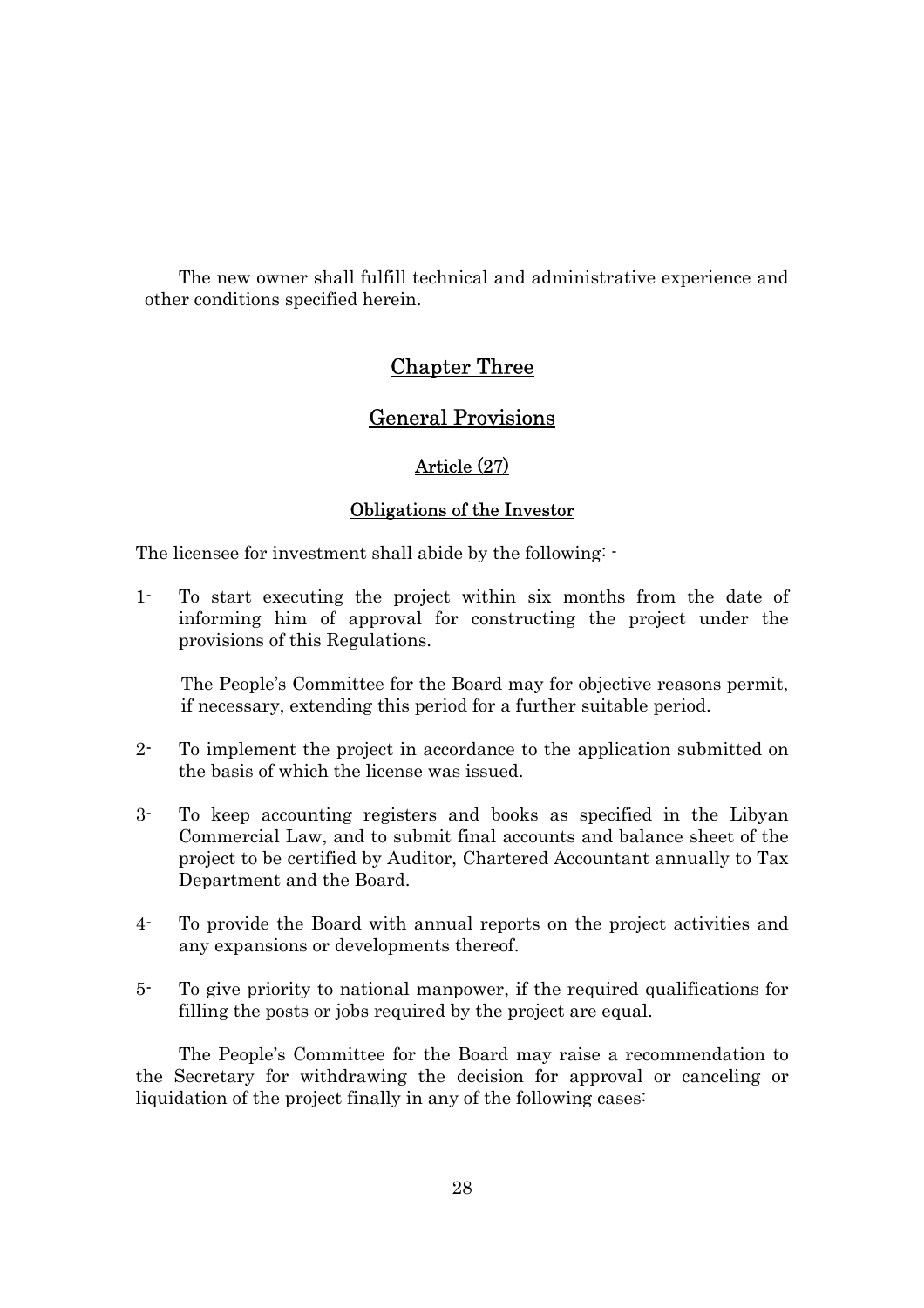- a) Non-completion of the project within the period specified in the license, and expiry of the additional period granted to the investor.
- b) If it transpires to the Board that the investor is not serious in implementing the project or incapable from financial or technical aspects for that.
- c) If the investor violate any obligation specified in this Article or contravenes any provisions of Law No. (5) of 1426 PB (1997) and this regulation.

The People's Committee for the Board shall notify the investor for necessity of completion of the project as per the specified time table under official notice thereto at the address indicated in the application for approval of the investment project.

In case of withdrawal of the decision, the investor shall sell the properties and lands he purchased for the project, and he may be claimed for removal of any constructions or additional on the lands permitted for use for the project purposes, and return it to original condition. The investor shall be informed thereof by registered letter with acknowledged receipt.

In withdrawal of the decision for any of these reasons, the investor shall pay the Customs duties and other fees on the imported machinery, equipment and transport means, from which he was exempted under the provision of the Law No. (5) of 1426 PB (1997), in case of disposal thereof by sale or assignment, without prejudice to any compensation, if necessary under the Law.

# Article (28)

#### Follow-up of the Projects

The competent department in the Board shall follow-up the licensed investment projects, and prepares periodical reports, to be submitted to the People's Committee for the Board.

The employees of the Board having the capacity of Law Enforcement Officers shall perform their work in accordance to the law.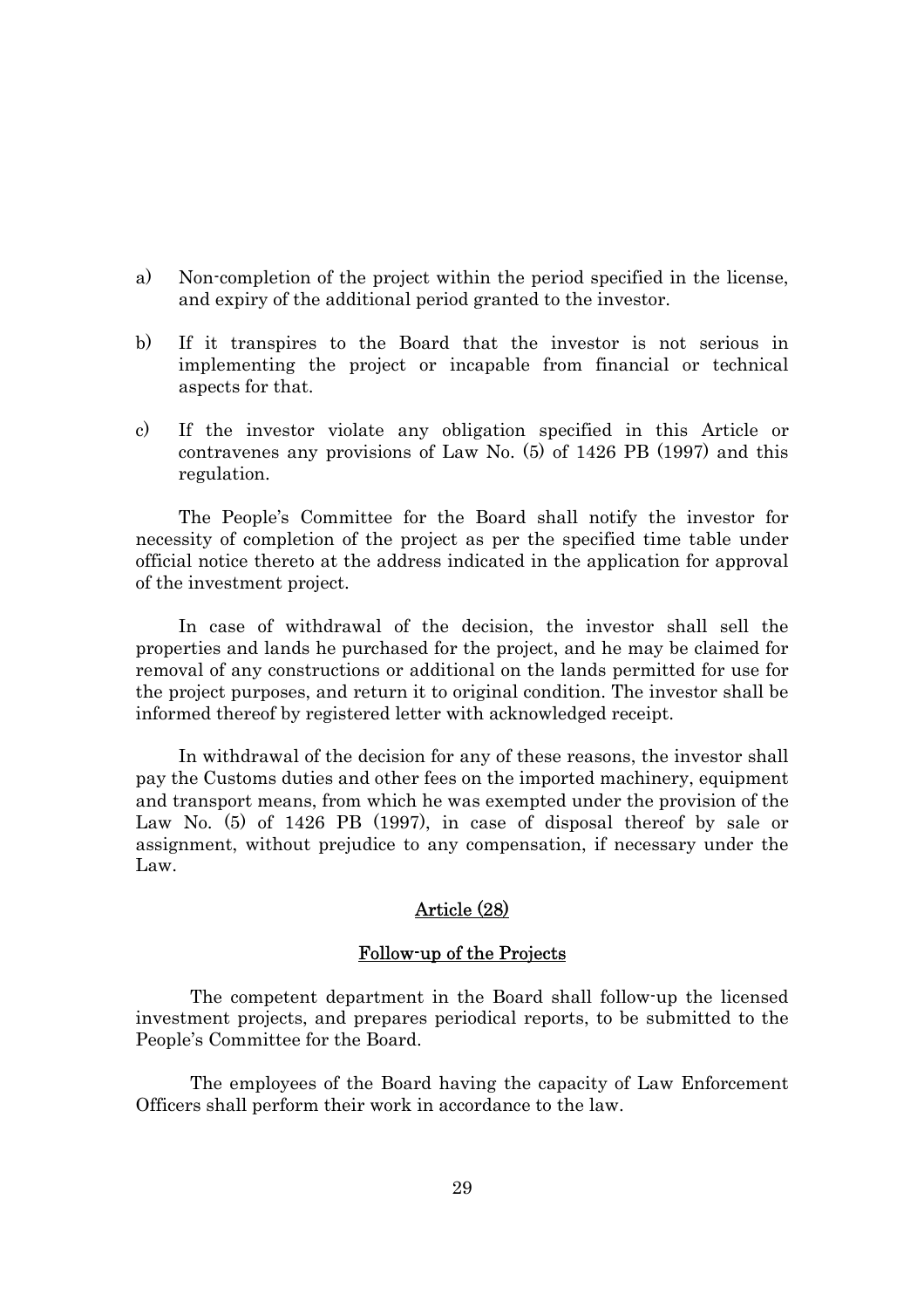The other relevant Control and inspection authorities shall coordinate with the Board, in case of performing inspection or control of the licensed investment projects.

# Article (29)

### Liquidation of investment project

The People's Committee for the Board may submit a recommendation to the Secretary of the General People's committee for Economy and Trade for liquidation of the investment project in any of the following cases:

- 1- Submission of application by the investor concerned, to be enclosed with approval of the extraordinary general assembly for liquidation of the investment project with respect to companies.
- 2- Loss of more than half capital of the project.
- 3- Expiry of the project period and non-submission of the investor for application for extending the approval or disapproval thereof.
- 4- Impossible continuity of the project for performing its activity.
- 5- Issue of decision for canceling the license.

In case of approval of the competent Secretary for the recommendation of the People's Committee for the Board, he shall issue a decision for liquidation. The investor shall appoint the liquidators of the project to prepare the liquidation balance sheet. If the investor does not appoint the liquidators within a period of three months from the date of issuing the decision for liquidators, the Secretary of People's Committee for the Board shall appoint the liquidators by decision thereof, and the investor shall bear the fees of the liquidators and costs of liquidation procedures.